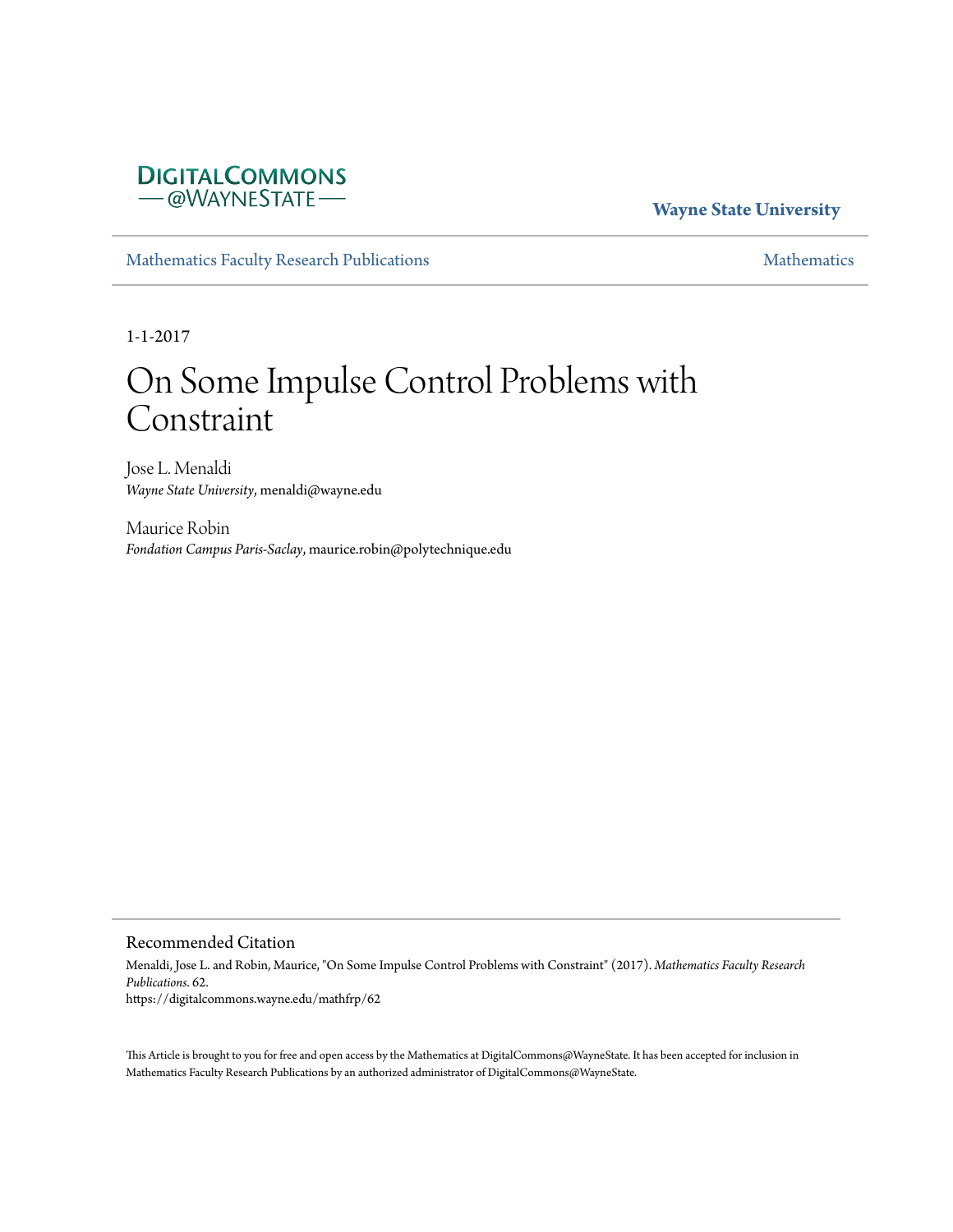### **ON SOME IMPULSE CONTROL PROBLEMS WITH CONSTRAINT**<sup>∗</sup>

J. L. MENALDI† AND M. ROBIN‡

**Abstract.** The impulse control of a Markov–Feller process is considered when the impulses are allowed only when a signal arrives. This is referred to as an impulse control problem with constraint. A detailed setting is described, a characterization of the optimal cost is obtained using previous results of the authors on optimal stopping problems with constraint, and an optimal impulse control is identified.

**Key words.** Markov–Feller processes, information constraints, control by interventions

**AMS subject classifications.** Primary, 49J40; Secondary, 60J60, 60J75

**DOI.** 10.1137/16M1090302

**1. Introduction.** Impulse control problems were introduced by Bensoussan and Lions [\[3\]](#page-22-0) in the 1970s, and since then, a considerable literature has been devoted to many aspects and applications of these control problems (e.g., see references in the books by Bensoussan and Lions [\[4,](#page-22-1) [5\]](#page-22-2), Bensoussan [\[2\]](#page-22-3)).

Typically, the state without control follows a stochastic differential equation (SDE) with continuous trajectories, and the control  $\nu$  is an increasing sequence  $\{\vartheta_i\}$ of (stopping) times and a sequence of random variables  $\{\xi_i\}$ . At time  $\vartheta_i$ , the control transfers the state immediately from  $x_{\vartheta_i}$  to  $\xi_i$ , with a positive cost per impulse given by  $c(x_{\vartheta_i}, \xi_i) > 0$ . In between two consecutive (impulse or intervention) times  $\vartheta_i$  and  $\vartheta_{i+1}$ , the evolution behaves like the initial SDE, and a nonnegative cost per unit of time  $f(x_t) \geq 0$  is applied. Thus,  $J_x(\nu)$  denotes the total  $\alpha$ -discounted cost on  $[0,\infty)$ , and the optimal cost function is given by  $v(x) = \inf_{\nu} J_x(\nu)$ . Switching control and control by interventions are similar/equivalent problems; e.g., see references in the books by Bensoussan [\[1,](#page-22-4) [2\]](#page-22-3), Davis [\[6\]](#page-22-5), among others.

Usually, the random variable  $\xi_i$  should belong to a particular set of "admissible" states (for the current state  $x_{\vartheta_i}$ ), but the (intervention) time  $\vartheta_i$  is as arbitrary as possible. In our problem presented below, the instants  $\{\vartheta_i\}$  are required to satisfy a restriction referred to as "wait for a signal," e.g., an intervention is allowed only at the jump times, an exogenous process, the simplest case being the Poisson process. Over this class of impulse controls, the cost  $J_x(\nu)$  is minimized and all previous arguments (of the dynamic programming) should be adapted to this new model.

A key tool to solve an impulse control problem is to regard it as a sequence of optimal stopping time problems. A considerable literature exits on optimal stopping time problems (e.g., see the recent book by Peskir and Shiryaev [\[19\]](#page-22-6)). However, we have seen an explicit constraint on stopping time problems (i.e., when the process can be stopped) for the first time in Dupuis and Wang [\[7\]](#page-22-7), and this was extended in several directions in [\[17\]](#page-22-8), where we have studied a class of optimal stopping problems with a similar (to those mentioned above) type of constraint. For the impulse control with constraint, we obtain a Bellman equation which is not a quasi-variational inequality

<sup>∗</sup>Received by the editors August 19, 2016; accepted for publication (in revised form) August 17, 2017; published electronically October 18, 2017.

<http://www.siam.org/journals/sicon/55-5/M109030.html>

<sup>†</sup>Department of Mathematics, Wayne State University, Detroit, MI 48202 [\(menaldi@wayne.edu\)](mailto:menaldi@wayne.edu).

<sup>‡</sup>Fondation Campus Paris-Saclay, 91190 Saint-Aubin, France [\(maurice.robin@polytechnique.edu\)](mailto:maurice.robin@polytechnique.edu).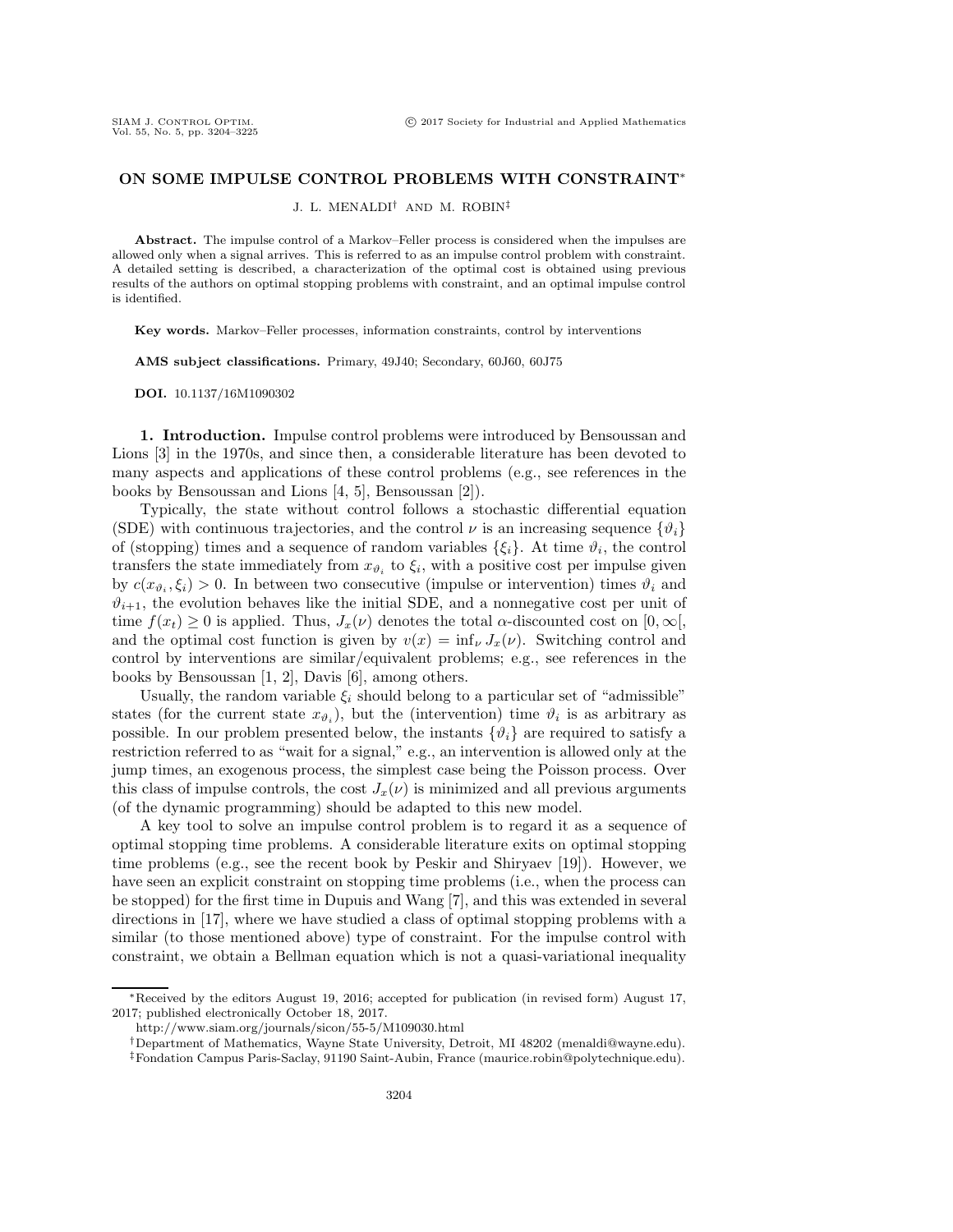as in the standard case and, an auxiliary impulse control problem, which is essentially in discrete time, is instrumental to solve the initial problem

To the best of our knowledge, the impulse control with constraint in the sense described above has been addressed only in Liang [\[13\]](#page-22-9), Liang and Wei [\[14\]](#page-22-10), Wang [\[22\]](#page-22-11), for diffusion processes and Poisson constraint. In this paper, the settings are such that the initial process  $\{x_t : t \geq 0\}$  is a general Markov–Feller process and the times allowed for impulses are the jumps of a (non-necessarily-Poisson) process  $\{y_t : t \geq 0\}$ , which is not necessarily independent from  $\{x_t : t \geq 0\}.$ 

The paper is organized as follows: section [2](#page-2-0) is devoted to the statement of the problem (with notation and assumptions), section [3](#page-7-0) addresses the application of the dynamic programming arguments. Next, the Hamilton-Jacobi-Bellman (HJB) equation is solved in section [4](#page-13-0) and an optimal control is constructed. Several extensions of the results are discussed in section [5.](#page-20-0)

<span id="page-2-0"></span>**2. Statement of the problem.** The state (with the exception for the signal) of the dynamical system is a time-homogeneous (right-continuous, left limited) Markov process  $\{x_t : t \in [0,\infty[\}]$  in a compact metric space E with transition probability function  $p(x, t, B)$ , i.e.,

<span id="page-2-1"></span>
$$
(2.1) \quad P\{x_t \in B \,|\, x_s = x\} = p(x, t - s, B) \quad \forall x \in E, \ t > s \ge 0, \ B \in \mathcal{B}(E),
$$

where  $\mathcal{B}(E)$  is the Borel  $\sigma$ -algebra. It is also assumed that  $\{x_t : t \geq 0\}$  is a Feller process, i.e., if  $\{\Phi(t): t \geq 0\}$  is its semigroup and  $C(E)$  denotes the Banach space (with the sup-norm  $\|\cdot\|$ ) of real-valued continuous functions defined on E then

<span id="page-2-3"></span>(2.2) 
$$
\{\Phi(t) : t \ge 0\}
$$
 is a continuous semigroup on  $C(E)$ .

Moreover  $A = A_x$  is its infinitesimal generator. This Markov–Feller process is *realized* in a (canonical) filtered probability space  $(\Omega, \mathbb{F}, P)$ .

An impulse (or intervention) is the action on the evolution of the dynamical system (e.g., at time  $\vartheta$ ) to provoke an instantaneous transition from the state  $x_{\vartheta}$  into ξ with ξ in Γ(x<sub>θ</sub>), a closed subset of E. Actually, to simplify assumptions, it is better to suppose that

(2.3) 
$$
\Gamma(x) = \Gamma \text{ fixed for every } x \in E \text{ with } \emptyset \neq \Gamma \subset E \text{ closed.}
$$

This is a sequential-type control, and between two consecutive interventions, the transition probability function [\(2.1\)](#page-2-1) governs the evolution of the system.

Thus, an arbitrary impulse control is a double sequence  $\nu = \{(\vartheta_i, \xi_i) : i \geq 1\},\$ where  $0 \le \vartheta_1 \le \vartheta_2 \le \cdots$  is an increasing sequence of stopping times satisfying  $\vartheta_i \to$  $\infty$ , almost surely, and  $\{\xi_i : i \geq 1\}$  is a sequence of Γ-valued random variables, such that  $\xi_i$  is  $\vartheta_i$ -adapted.<sup>[1](#page-2-2)</sup> This impulse is implemented only when the time of intervention (or impulse)  $\vartheta_i$  is finite. Note that, in general, the construction of a suitable probability space, where these impulse controls are "realized" is a hard problem (e.g., see Lepeltier and Marchal [\[12\]](#page-22-12), Robin [\[20\]](#page-22-13), among others). Hence, later in this section, we give a quick intuitive idea about this construction, without the complete details.

A process  $\{y_t : t \geq 0\}$  with values in the interval  $[0, \infty)$  (not necessarily a Markov process by itself) represents the *time elapsed since the last signal*, and, a "signal" arrives at the hitting time of the singleton  $\{y = 0\}$ . Assume that the couple

<span id="page-2-2"></span><sup>&</sup>lt;sup>1</sup>In other words, if  $\vartheta_i$  is relative to the filtration  $\mathbb{F} = {\mathcal{F}_t : t \geq 0}$  then  $\xi_i$  is  $\mathcal{F}_{\vartheta_i}$ -measurable.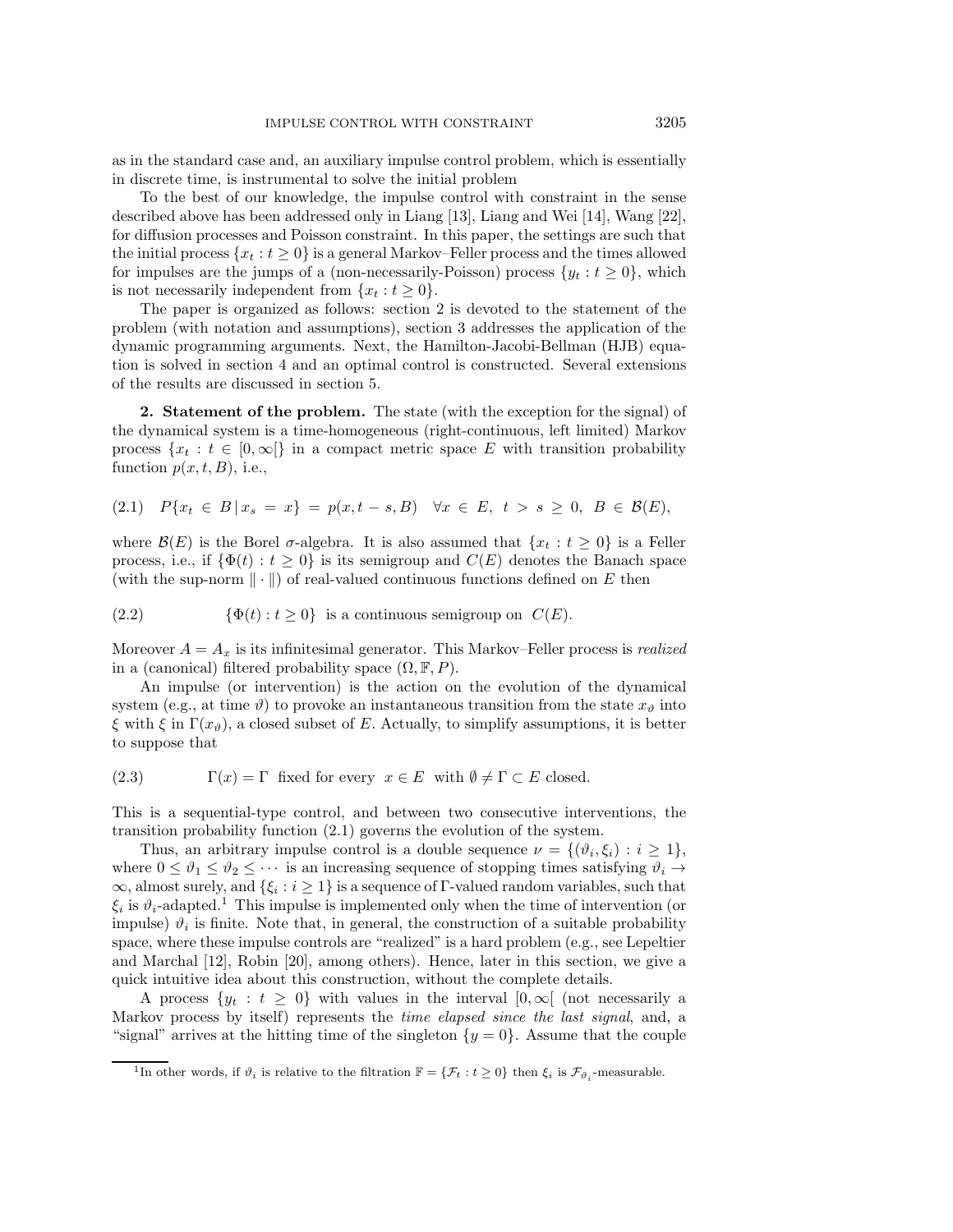$\{(x_t, y_t): t \geq 0\}$  is a time-homogeneous strong Markov process in  $E \times [0, \infty],$  with infinitesimal generator

<span id="page-3-3"></span>(2.4) 
$$
A_{x,y}\varphi(x,y) = A_x\varphi(x,y) + \partial_y\varphi(x,y) + \lambda(x,y)[\varphi(x,0) - \varphi(x,y)], \quad y \ge 0,
$$

where  $\partial_y$  is the partial derivative with respect to y and the intensity function (or jump rate) satisfies

<span id="page-3-2"></span>(2.5) 
$$
\lambda: E \times [0, \infty[ \longrightarrow [0, \infty[ \text{ is bounded and continuous.}
$$

It is simple to check that the (complete) state process  $\{(x_t, y_t) : t \geq 0\}$  becomes a Markov–Feller process.

Besides a discount factor  $\alpha > 0$ , there is a running cost (or the cost per unit of time) given by a continuous and bounded function  $f \geq 0$ , i.e.,

<span id="page-3-4"></span>(2.6) 
$$
\alpha > 0
$$
 and  $f: E \times [0, \infty[ \longrightarrow [0, \infty[$ , f is continuous,

and another function

<span id="page-3-5"></span>(2.7) 
$$
c: E \times \Gamma \longrightarrow [c_0, \infty[, \quad c \text{ is continuous and } c_0 > 0,
$$

representing a cost per impulse. Thus, the cost of an arbitrary impulse control  $\nu =$  $\{(\vartheta_i, \xi) : i \geq 1\}$  is given by

(2.8) 
$$
J_{x,y}(\nu) = \mathbb{E}_{x,y}^{\nu} \left\{ \int_0^{\infty} e^{-\alpha t} f(x_t, y_t) dt + \sum_{i=0}^{\infty} e^{-\alpha \vartheta_i} c(x_{\vartheta_i}, \xi_i) \right\},
$$

where  $\mathbb{E}_{x}^{\nu}$  is the expectation of the process under the impulse control  $\nu$  with initial conditions  $(x_0, y_0)=(x, y)$ , and  $x_{\vartheta_i}$  is the value of the process just before the impulse. But, in our model, not all interventions are permitted; indeed, an intervention at a time  $\vartheta \geq 0$  is authorized only when  $y_{\vartheta} = 0$ . Hence, an impulse control  $\nu = \{(\vartheta_i, \xi_i) : i \geq 1\}$  is called *zero admissible* if  $y_{\vartheta_i} = 0$ , almost surely, for any  $i \geq 1$ ; while, it is called *admissible* if also the first intervention is strictly positive, i.e.,  $\vartheta_1 > 0$ , almost surely.

Denote by  $V$  (or  $V_0$ ) the set of admissible (or zero-admissible) impulse controls, all relative to the initial condition  $(x_0, y_0)=(x, y)$ . Therefore, the optimal cost is defined by

<span id="page-3-0"></span>(2.9) 
$$
v(x,y) = \inf \{ J_{x,y}(\nu) : \nu \in \mathcal{V} \} \quad \forall (x,y) \in E \times [0,\infty[,
$$

and its associated auxiliary impulse control problem (referred to as the "time-homogeneous" impulse control) has the optimal cost given by

<span id="page-3-1"></span>(2.10) 
$$
v_0(x, y) = \inf \{ J_{x,y}(\nu) : \nu \in \mathcal{V}_0 \} \quad \forall (x, y) \in E \times [0, \infty[.
$$

Actually, the optimal cost  $v_0(x, y)$  will be of any use only for  $y = 0$ .

The aim is to give a characterization of the optimal cost  $v(x, y)$  and to construct an optimal (admissible, feedback) impulse control  $\hat{\nu}$ . The statement of the problem to be solved was presented above, but several details (and specifications on the model) necessary to fully understand the above model are discussed below.

Note that even if the setting is Markovian, the impulse control problem with optimal cost [\(2.9\)](#page-3-0) is not homogeneous in time, i.e., the controller should wait for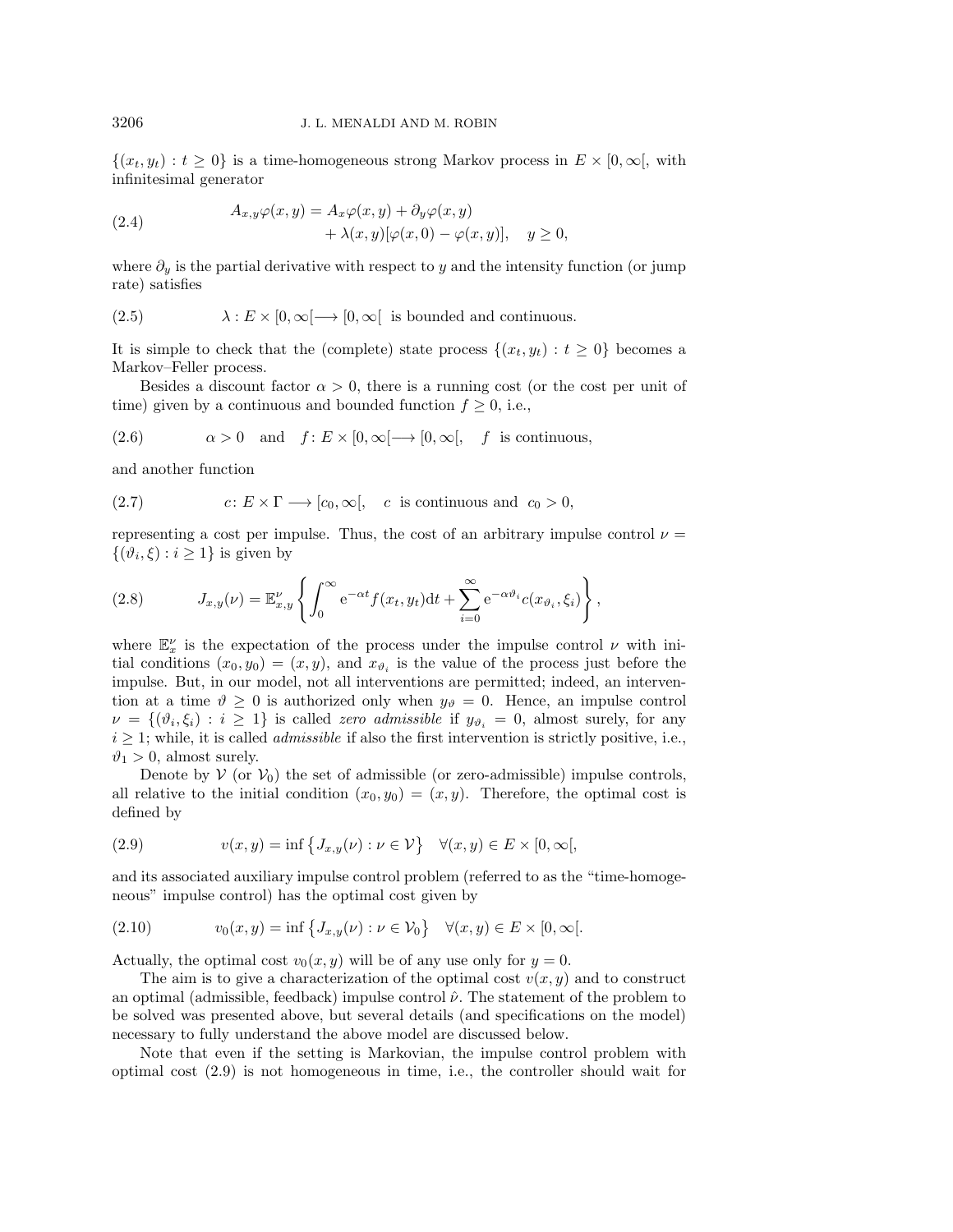a signal before applying the initial impulse time, and so the time variable  $t$  should be included in the analysis, i.e., a cost  $v(x, y, t)$  should be defined. However, the auxiliary impulse control problem with optimal cost  $v_0(x, y)$  given by [\(2.10\)](#page-3-1) is a Markovian time-homogeneous (an "almost usual") impulse control problem (except for the constraint of intervening only when the second component of the state vanishes, i.e., when  $y = 0$ ).

**2.1. Time elapsed since last signal.** In setting up the constraint for a stopping time (or impulse control) problem relative to an initial time-homogeneous strong Markov process  $\{x_t : t \geq 0\}$  (i.e., the uncontrolled state of the system), we assume that a stochastic process  $\{y_t : t \geq 0\}$  representing the time elapsed since last signal is either given or constructed from an exogenous sequence  $\{T_1, T_2, \ldots\}$  of nonnegative independent and identically distributed (IID) random variables with distribution  $\pi_0$ .

If the IID sequence is given a priori then a realization of the stochastic process  $\{y_t : t \geq 0\}$  can be defined by induction for an initial condition  $y_0 = y$  as follows:

(1) first get a nonnegative random variable  $T<sup>y</sup>$  independent of  $\{T_1, T_2, \ldots\}$  and of the Markov process  $\{x_t : t \geq 0\}$  with distribution

(2.11) 
$$
P\{T^y \in ]a, b]\} = P\{T_1 \in ]a+y, b+y] | T_1 \ge y\} = \frac{\pi_0([a+y, b+y])}{\pi_0([y, +\infty[)}
$$

for any  $b>a\geq 0$ ;

(2) and now, define the sequence of signals

(2.12) 
$$
\tau_0^y = 0
$$
,  $\tau_1^y = T^y$ , and  $\tau_{n+1}^y = \tau_n^y + T_n \quad \forall n \ge 1$ ,

and the process  $\{y_t : t \geq 0\}$  with  $y_0 = y$  by the expressions

(2.13) 
$$
y_t = y_{\tau_{n-1}^y} + t - \tau_{n-1}^y \text{ if } \tau_{n-1}^y \le t < \tau_n^y \text{ and } y_{\tau_n^y} = 0 \ \forall n \ge 1.
$$

For simplicity, assume that the  $\pi_0$  is supported on the whole  $[0, \infty)$  and, so, any non-negative initial values  $y_0 = y$  are valid.

In this case  $\{y_t : t \geq 0\}$  (by itself) is a time-homogeneous strong Markov with values in [0,  $\infty$ [. The jumps of the process  $\{y_t : t \geq 0\}$  are better understood with an intensity function  $\lambda(\cdot)$  of the random variables  $T_k$ . Therefore, instead of referring to the common law  $\pi_0$ , it is convenient to assume that a bounded Borel measurable intensity function  $y \mapsto \lambda(y)$  exists.

Actually, if the sequence  $\{T_1, T_2, \ldots\}$  is only conditionally independent with respect to  ${x_t : t \geq 0}$  then the (conditional) intensity may also be depending on the variable x, i.e.,  $\lambda(x, y)$  as in [\(2.5\)](#page-3-2), and the above construction can be adapted to this situation. The couple  $t \mapsto (x_t, y_t)$  is an  $E \times [0, \infty]$ -valued cad-lag process and, since the jumps have an intensity, we deduce that  $P\{\tau_n = t\} = 0$  for every  $t \geq 0$  and  $n \geq 1$ , and therefore,  $P\{y_{t-} = y_t\} = 0$  for every  $t > 0$ . Note that  $y_{\tau_n-} = \tau_n - \tau_{n-1} = T_n$  is the arrival time of the n-signal measured from the previous  $(n-1)$ -signal.

Summing up, in our stopping time (or impulse control) problem with constraint, the couple  $\{(x_t, y_t): t \geq 0\}$  and  $\{x_t : t \geq 0\}$  are both time-homogeneous strong Markov processes, but  $\{y_t : t \geq 0\}$  alone is not necessarily a Markov process by itself. By taking the image probability, this construction can be moved to the canonical space  $D = D([0, \infty]; E \times [0, \infty])$  under a transition probability  $P_{x,y}$ , with infinitesimal generator given by [\(2.4\)](#page-3-3), and the times of jumps (to zero) of the second variable  $t \mapsto y_t$ have intensity  $t \mapsto \lambda(x_t, y_t)$ . The recurrence formula

<span id="page-4-0"></span>(2.14) 
$$
\tau_0 = 0
$$
 and  $\tau_n = \inf \{ t > \tau_{n-1} : y_t = 0 \}, \quad n \ge 1,$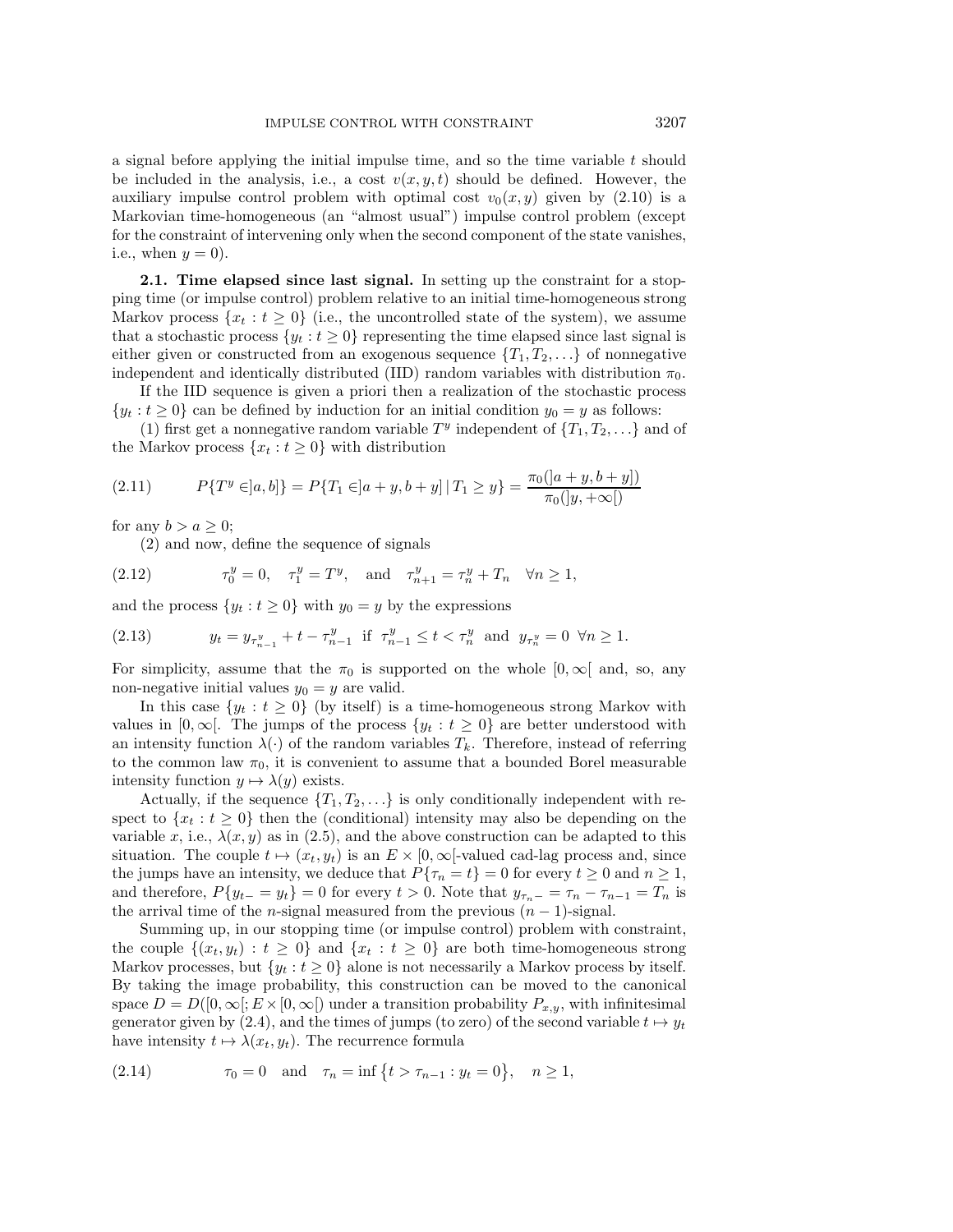defines the sequence  $\{\tau_n : n = 1, 2, \ldots\}$  signals, as a functional of  $y_t$  with the initial condition  $y_0 = y$ .

Furthermore, since  $\{x_t : t \geq 0\}$  is a Markov–Feller process, assumption [\(2.5\)](#page-3-2) implies that the same holds true for the couple, i.e., also

(2.15) 
$$
(x, y, t) \mapsto \mathbb{E}_x \{ \varphi(x_t, y_t) \}
$$
 is continuous on  $E \times [0, \infty) \times [0, \infty)$ 

for every bounded continuous function  $\varphi$ . This yields

<span id="page-5-0"></span>(2.16) 
$$
(x, y) \mapsto \mathbb{E}_{x,y}\left\{e^{-\alpha \tau}\varphi(x_{\tau})\right\} \text{ is continuous,}
$$

$$
\tau = \inf\left\{t > 0 : y_t = 0\right\}, \quad \alpha \ge 0,
$$

for every continuous and bounded function  $\varphi$ .

On the other hand, once the expression of the infinitesimal generator  $A_{x,y}$  is known to be given by [\(2.4\)](#page-3-3), the construction of the corresponding time-homogeneous strong Markov process  $\{(x_t, y_t) : t \geq 0\}$  follows, provided  $A_{x,y}$  is proved to satisfy sufficient conditions; several results exist in this direction. Actually, in the case of signals given via an IID sequence independent of the  ${x_t : t \ge 0}$ , the expression [\(2.4\)](#page-3-3) of the joint infinitesimal generator suffices to guarantee the construction of  $\{(x_t, y_t): t \geq 0\}$ without explicitly defining the  $\{y_t : t \geq 0\}$ , even if its construction itself seems interesting.

<span id="page-5-1"></span>**2.2. Interventions and costs.** Let us first present a quick intuitive idea on the construction of the impulse control in a filtered probability space, without complete details; the reader is referred to Bensoussan and Lions [\[1,](#page-22-4) Chapter 6, section 4.2], Davis [\[6,](#page-22-5) Chapter 5], Lepeltier and Marchal [\[12\]](#page-22-12), Robin [\[20\]](#page-22-13), among others.

For the sake of simplicity, temporarily forget about the constraint, use z or  $(x, y)$ indistinctly, and let us describe the actions or steps of interventions on a Markov process  $XY = \{z_t = (x_t, y_t) : t \geq 0\}$  with values in (the Polish space)  $E \times [0, \infty)$ , and transition probability  $p(z, t, \cdot)$ .

Let us recall that a realization of the time-homogeneous Markov process  $XY$  is a family  $\{P_z : z \in E \times [0, \infty] \}$  (on which all further constructions are based) of timeinvariant probabilities on the canonical space  $D = D([0,\infty[, E \times [0,\infty[)$  satisfying  $P_z\{z_t \in \cdot \mid z_0 = z\} = p(z, t, \cdot)$ , where  $z_t(\omega) = \omega(t)$  is the canonical process, and the canonical filtration  $\mathbb{F} = {\mathcal{F}_t : t \geq 0}, \mathcal{F}_t = \sigma(z_s : 0 \leq s \leq t)$ , has been modified to satisfy the usual conditions.

If  $\theta$  is a finite F-stopping time and  $\zeta$  is a  $\mathcal{F}_{\theta}$ -measurable random variable (with values in  $E \times [0, \infty)$  then an initial stochastic condition  $z_{\theta} = \zeta$  is obtained in two steps: (i) a family of probability  $P_{s,z}$  on  $(D, \mathcal{F}_{\infty}^s)$  satisfying  $P_{s,z}\{z_t \in \cdot\} = p(z, t-s, \cdot)$ , and (ii) the substitution  $z = \zeta(\omega)$ ,  $s = \theta(\omega)$  into  $P_{s,z}$  provides a "regular conditional probability" given  $z_{\theta} = \zeta$ , which is only defined on the  $\sigma$ -algebra  $\mathcal{F}_{\infty}^{\theta}$ .

In short, (a)  $\mathbb{E}_z$  or  $P_z$  is the expectation or probability (defined on  $\{\mathcal{F}_t : t \geq 0\}$ ) with the initial (deterministic) condition  $z_0 = z$ , and (b)  $\mathbb{E}_{\zeta,\theta}$  or  $P_{\theta,\zeta}$  is the conditional expectation or a (regular) probability (i.e., first  $P_{s,z}$  is constructed for deterministic values and then the substitution  $s = \theta(\omega)$ ,  $z = \zeta(\omega)$  is used) with the initial (stochastic) condition  $z_{\theta} = \zeta$  (defined on  $\{\mathcal{F}_t : t \geq \theta\}$ ), all this within the canonical space  $D([0,\infty[, E \times [0,\infty])$ , the universally completed filtration  $\mathbb{F}$ , and the canonical process  $(t, \omega) \mapsto z_t = \omega(t)$ . It is worth mentioning that both probabilities  $P_z$  and  $Q_\zeta = P_z(\mathrm{d}\omega)P_{\zeta(\omega),\theta(\omega)}(\cdot)$  are defined on the (universally completed) Borel σ-algebra  $\mathcal{F}_{\infty}$  of the canonical space D, even if  $P_z$  and  $Q_{\zeta} = \mathbb{E}_z P_{\theta,\zeta}$  are used on the stochastic interval [0,  $\theta$ ] and [ $\theta$ ,  $\infty$ [, respectively (the notation  $\mathbb{E}_z P_{\theta,\zeta}$ , instead of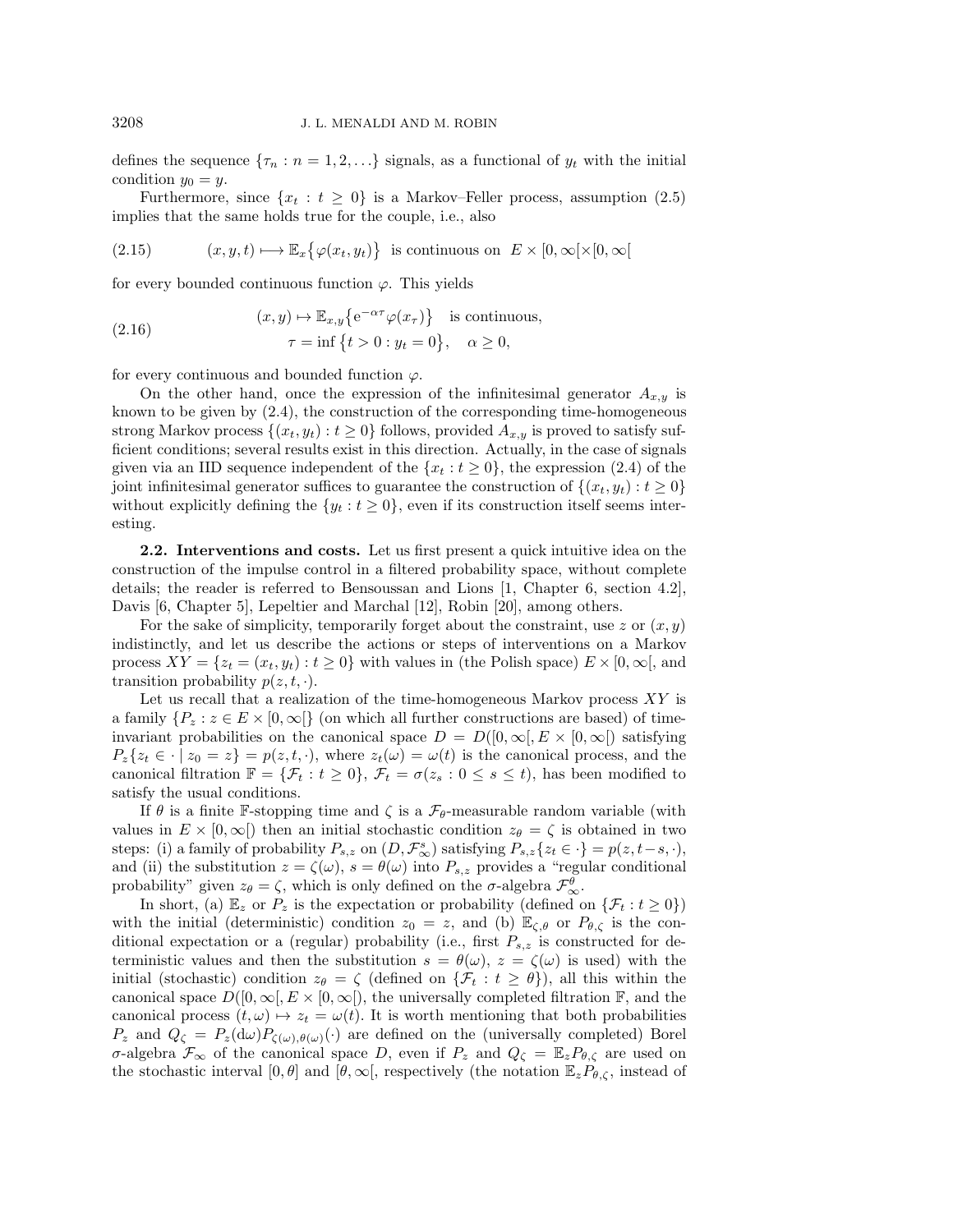$Q_{\zeta} = P_z(\mathrm{d}\omega)P_{\theta(\omega),\zeta(\omega)}(\cdot)$ , is meant to emphasize the point that  $Q_{\zeta}$  is used only for events after  $\theta$ ). Upon some details, it should be clear that these two probabilities  $P_z$ and  $Q_{\zeta}$  cannot be jointed together in only one probability on D; there is an "imposed" discontinuity at  $t = \theta$ .

To define the cost associated with an impulse control, we begin with a sequence  $\{\vartheta_i : i \geq 1\}$  of F-stopping times satisfying  $\vartheta_1 \leq \vartheta_2 \leq \cdots \leq \vartheta_i \leq \cdots$  and  $\vartheta_i \to \infty$ , and a sequence  $\{\zeta_i : i \geq 1\}$  of random variables such that  $\zeta_i$  is  $\mathcal{F}_{\theta_i}$ -measurable, which form an impulse control. Therefore, a sequence of probabilities  $\{P_z^{\nu|\vartheta_i} : i \geq 0\}$  can be associated with each impulse control and any initial (deterministic) condition  $z_0 = z$ as follows:

Define  $P_z^{\nu|\vartheta_0} = P_z$ ,  $\vartheta_0 = 0$ , and if  $P_z^{\nu|\vartheta_{k-1}}$  (or  $\mathbb{E}_z^{\nu|\vartheta_{k-1}}$ ) has been given then define  $P_z^{\nu|\vartheta_k}$  (or  $\mathbb{E}_z^{\nu|\vartheta_k}$ ) on  $\Omega$  by recurrence,

(2.17) 
$$
P_z^{\nu|\vartheta_k}(A) = \mathbb{E}_z^{\nu|\vartheta_{k-1}} \{P_{\vartheta_k,\zeta_k}(A)\} \quad \forall A \in \mathcal{F}_{\infty}^{\vartheta_k},
$$

i.e., for events after  $\vartheta_k$ , after k-impulses.

Remark that the law of the canonical process  $\{z_t : t \geq 0\}$  changes from  $P_z^{\nu|\vartheta_{k-1}}$ to  $P_z^{\nu|\vartheta_k}$ , e.g.,  $P_z^{\nu|\vartheta_k} \{z_{\vartheta_k} = \zeta_k\} = 1$  and

$$
P_z^{\nu|\vartheta_{k-1}}\{z_{\vartheta_k}\in B\,|\,\mathcal{F}_{\vartheta_{k-1}}\}=p(\zeta_{k-1},\vartheta_k-\vartheta_{k-1},B),
$$

where  $p(z, t, \cdot)$  is the transition probability of the process  $Z = XY$ .

In our case, only the x-component is affected (i.e.,  $\zeta_i = (\xi_i, y(\vartheta_i))$  with  $\xi_i$  taking values in Γ) and thus,  $\nu = \{(\vartheta_i, \xi_i) : i \geq 1\}$  represents an impulse control in this model, the family of probabilities is denoted by  $\{P_{x,y}^{\nu|\vartheta_k}: k \geq 0\}$ . Note that the canonical process is  $\{z_t = (x_t, y_t) : t \ge 0\}$ , and  $P_{\zeta_k} = P_{\xi_k, y_{\vartheta_k}}$ , which means  $P_{x,y}$  after the substitution  $x = \xi_k(\omega)$  and  $y = y_{\vartheta_k(\omega)}(\omega)$ . Therefore, within this construction, we have the following.

DEFINITION 2.1. *If*  $\{\tau_n\}$  *is the sequence of signals* [\(2.14\)](#page-4-0) *then an* F-stopping time  $\vartheta$  *is called "admissible" if for almost surely every*  $\omega$  *there exists*  $n = \eta(\omega) \geq 1$  *such that*  $\vartheta(\omega) = \tau_{\eta(\omega)}(\omega)$  *or, equivalently, if*  $\vartheta$  *almost surely satisfies*  $\vartheta > 0$  *and*  $y_{\vartheta} = 0$ *. Thus, an impulse control*  $\nu = \{(\vartheta_i, \xi_i) : i \geq 1\}$  *is called admissible if each impulse time*  $\vartheta_i$  *is an admissible* F-stopping time, *i.e.*,  $y_{\vartheta_i} = 0$  *for every*  $i \geq 1$ , *and*  $\vartheta_1 > 0$ , *and*  $\xi_i$  *is*  $\mathcal{F}_{\vartheta_i}$ -measurable. If, in addition,  $\vartheta_1 = 0$  *is allowed then*  $\nu$  *is called "zero admissible."*  $\Box$ 

Thus, the controller chooses an F-stopping time  $\vartheta_1$  and an  $\mathcal{F}_{\vartheta_1}$ -measurable random variable with values in Γ, so that

$$
J_z(\nu|\vartheta_1) = \mathbb{E}_{x,y}^{\nu|\vartheta_0} \left\{ \int_0^{\vartheta_1} f(z_t) e^{-\alpha t} dt + e^{-\alpha \vartheta_1} c(x_{\vartheta_1}, \xi_1) \right\}, \quad \vartheta_0 = 0,
$$

represents the cost (of interventions) up to the time  $\vartheta_1$ . The time of intervention is  $t = \vartheta_1$  when  $\vartheta_1 < \infty$  and no intervention at all when  $\vartheta_1 = \infty$ . Remark that if  $\vartheta_1 = \infty$ then  $e^{-\alpha\vartheta_1}c(x_{\vartheta_1},\xi_1)=0$ . As a second decision, the controller chooses an F-stopping time  $\vartheta_2$  and an  $\mathcal{F}_{\vartheta_2}$ -measurable random variable  $\xi_2$  with values in  $\Gamma$ , so that

$$
J_z(\nu|\vartheta_2) = J_z(\nu|\vartheta_1) + \mathbb{E}_{x,y}^{\nu|\vartheta_1} \left\{ \int_{\vartheta_1}^{\vartheta_2} f(z_t) e^{-\alpha t} dt + e^{-\alpha \vartheta_2} c(x_{\vartheta_2}, \xi_2) \right\}
$$

represents the cost (of interventions) up to the time  $\vartheta_2$ . The time of the second intervention is  $t = \vartheta_2$  when  $\vartheta_2 < \infty$  and there is no second intervention at all when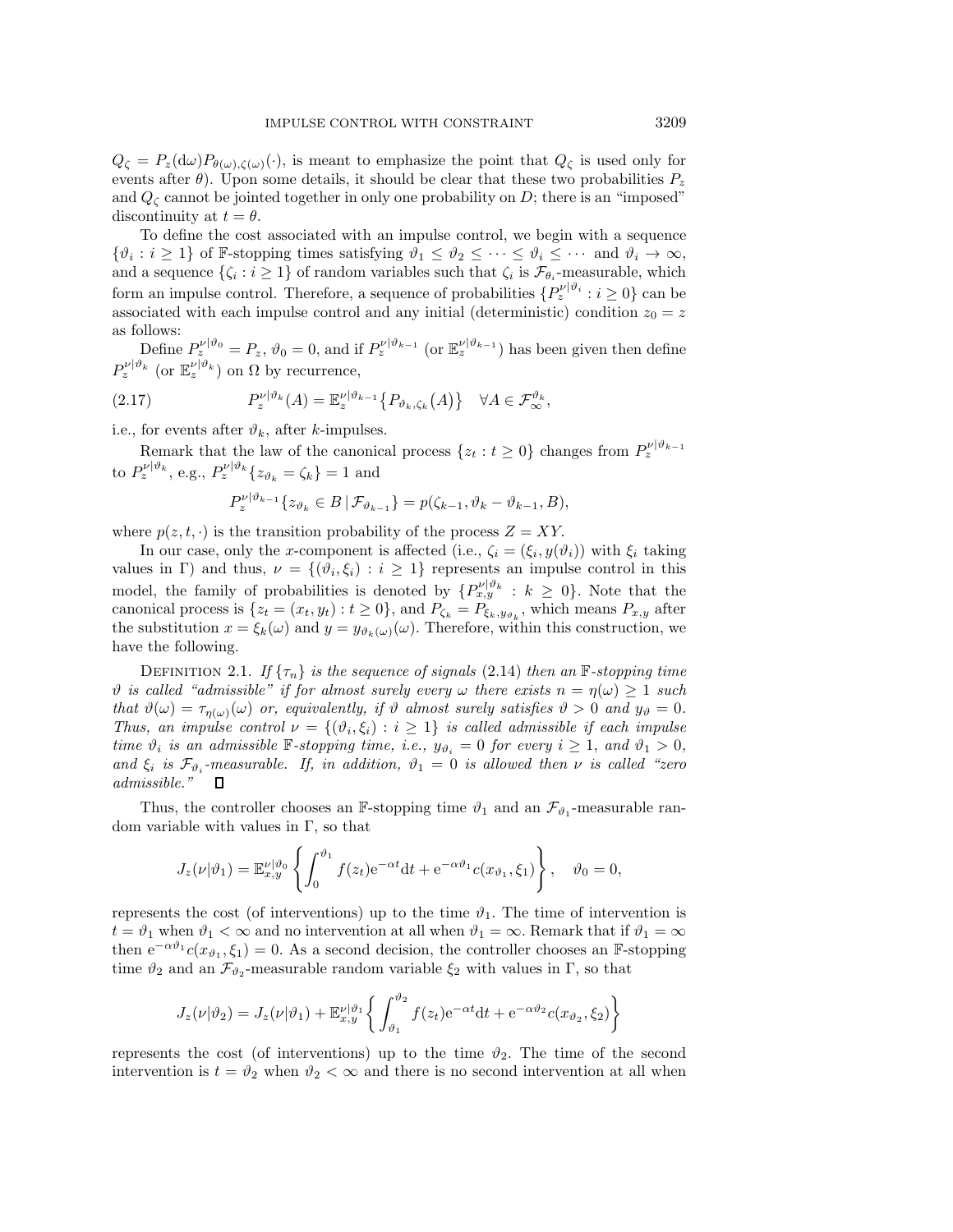$\theta_2 = \infty$ . Iterating this procedure, the controller chooses an F-stopping time  $\theta_{k+1}$  and an  $\mathcal{F}_{\theta_{k+1}}$ -measurable random variable  $\xi_{k+1}$  with values in Γ, so that

<span id="page-7-1"></span>(2.18) 
$$
J_z(\nu|\vartheta_{k+1}) = J_z(\nu|\vartheta_k) + \mathbb{E}_{x,y}^{\nu|\vartheta_k} \left\{ \int_{\vartheta_k}^{\vartheta_{k+1}} f(z_t) e^{-\alpha t} dt + e^{-\alpha \vartheta_{k+1}} c(x_{\vartheta_{k+1}}, \xi_{k+1}) \right\},
$$

represents the cost (of interventions) up to the time  $\vartheta_{k+1}$ , and the limit  $J_z(\nu)$  =  $\lim_{k} J_z(\nu | \vartheta_{k+1})$  is the cost corresponding to the impulse control  $\nu$ . Note that [\(2.18\)](#page-7-1) makes sense for  $k \geq 0$ , after setting  $\vartheta_0 = 0$  and  $J_z(\nu|\vartheta_0) = 0$ . Recall that the expectation  $\mathbb{E}_{x,y}^{\nu|\vartheta_k}$  is defined only for events after  $\vartheta_k$ , and both terms (the integral in t and the other one) are zero on the event  $[\vartheta_{k-1} = \infty]$ .

Since interventions are allowed only at the time a signal arrives, our impulse control problem with constraint could be considered in a discrete-time setting as follows. Indeed, a realization of the Markov process XY yields also a realization of the Markov chain  $\{(x_{\tau_n}, y_{\tau_n}, \tau_n) : n \geq 0\}$  with a filtration  $\mathbb{G} = {\mathcal{G}_n : n \geq 0}$ ,  $\mathcal{G}_n = \mathcal{F}_{\tau_n}$ . This Markov chain takes values in  $E \times [0, \infty) \times [0, \infty)$ , and  $\tau_n$  represents the continuous time. Since  $y_{\tau_n} = 0$  for every  $n \geq 1$ , it is convenient to replace  $y_{\tau_n}$  with  $y_{\tau_n-}$ , which represents the arrival time of the n signal (measured from the  $(n - 1)$  signal). The previous construction produces a discrete-time model as in Bensoussan  $[2]$  (or Hernández-Lerma and Lasserre  $[9]$ ), where a Markov chain is controlled by impulses. The discrete-type (or discrete in short) impulses occur at stopping times  $\eta_k$  with values in  $\mathbb{N} = \{1, 2, ...\}$  (or in  $\mathbb{N} = \{0, 1, 2, ...\}$  if needed). The relations are  $\theta_k = \tau_{\eta_k}^{k-1}$  and  $\vartheta_k = \tau_{\eta_k}^{k-1} + \vartheta_{k-1}$  with  $\vartheta_1 = \theta_1$ . If a translation in time is added then the intermediate variables  $\theta_k$  are bypassed, and if  $\eta_k$  denotes the translated stopping times, then the relation  $\vartheta_k = \tau_{\eta_k}$  is deduced. The sequence of costs is rewritten as  $J_{x,y}(\nu|\eta_k)$  instead of  $J_{x,y}(\nu|\vartheta_k)$ . Remark that there is a one-to-one correspondence between admissible impulse controls  $\{(\vartheta_i, \xi_i) : i \geq 1\}$  and admissible discrete impulse controls  $\{(\eta_i, \xi_i) : i \geq 1\}$ ,  $\eta_i = \inf\{k \geq 1 : \vartheta_k = \tau_k\}$ , and similarly, between zero-admissible impulse controls and all discrete impulse controls. Therefore, with this construction, we have the following.

DEFINITION 2.2. If  $\{\eta_i : i \geq 1\}$  is a sequence of G-stopping times with values *in*  $\mathbb{N} = \{0, 1, 2, \ldots\}$ *, such that*  $0 \leq \eta_1 \leq \eta_2 \leq \cdots$  *and*  $\eta_n \to \infty$ *, almost surely, and*  $\{\xi_i : i \geq 1\}$  *is another sequence of random variables with values in* Γ*, such that*  $\xi_i$ *is*  $\mathcal{G}_{\eta_i}$ -adapted, then the double sequence  $\eta = \{(\eta_i, \xi_i) : i \geq 1\}$  is referred to as a *discrete-time impulse control, which is called admissible when*  $\eta_1 > 1$ .  $\Box$ 

In general, it is convenient to construct (in some infinite product copy space) a probability  $P_{x,y}^{\nu}$  and a sequence cad-lag processes  $\{z_i^{i,\nu}: t \geq 0, i = 0,1,\ldots\}$  to write the cost as

<span id="page-7-2"></span>(2.19) 
$$
J_{x,y}(\nu) = \mathbb{E}_{x,y}^{\nu} \left\{ \int_0^{\infty} e^{-\alpha t} f(x_t^{\nu}, y_t^{\nu}) dt + \sum_{i=1}^{\infty} e^{-\alpha \vartheta_i} c(x_{\vartheta_i}^{i-1, \nu}, \xi_i) \right\}.
$$

Note that for diffusion with jumps, this construction is made in the canonical space, without any infinite product copy space.

<span id="page-7-0"></span>**3. Dynamic programming (DP).** The impulse control problem has been defined above, but some more details are necessary before applying the DP principle. As discussed earlier, two models are presented with state  $(x, y)$  and time t: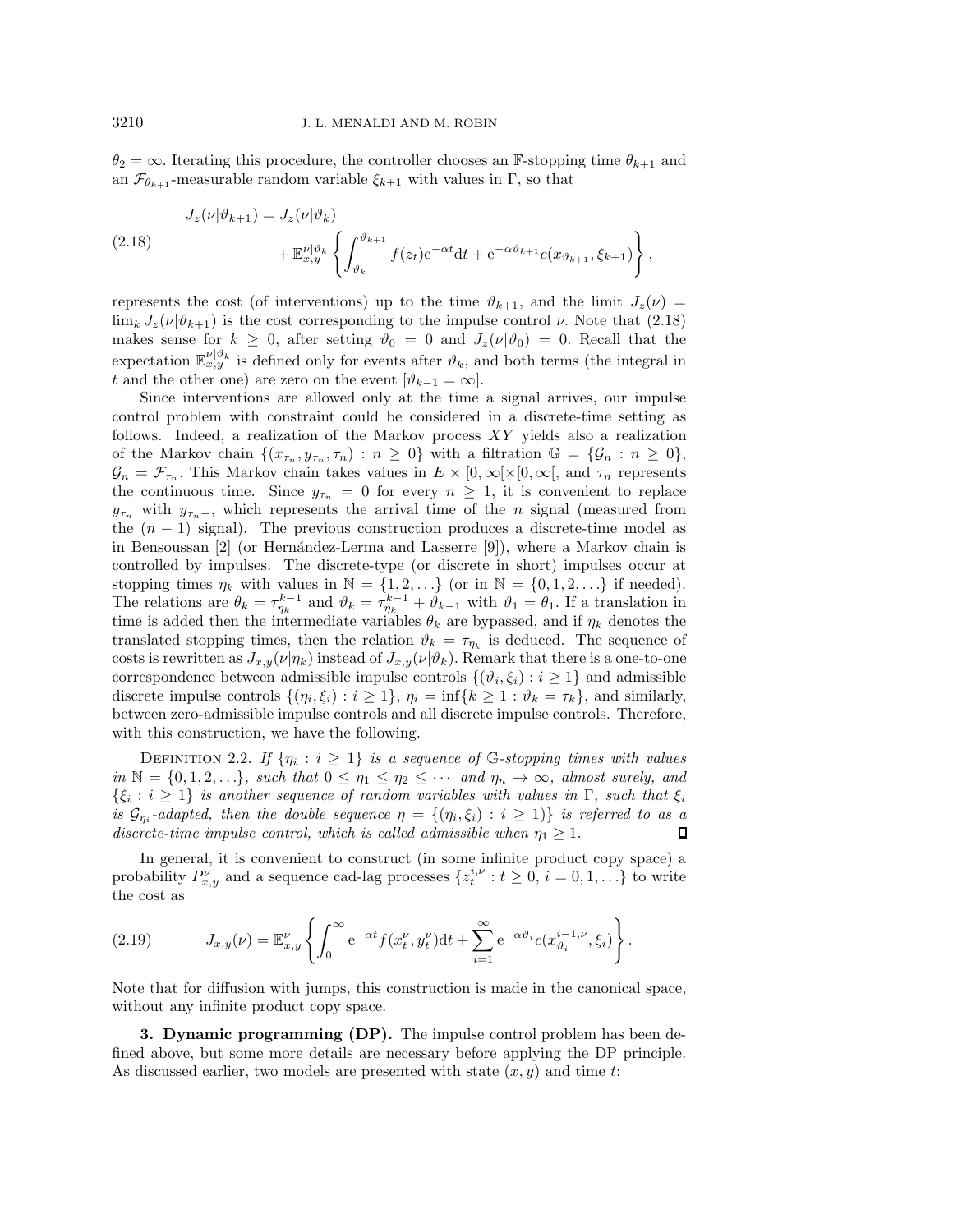(a) The initial control problem with optimal cost  $v(x, y)$  given by [\(2.9\)](#page-3-0), where the constraint "wait to intervene until a signal arrives" has been translated as "intervene only when  $y = 0$  and  $t > 0$ ."

(b) The auxiliary problem with optimal cost  $v_0(x, y)$  given by [\(2.10\)](#page-3-1), where the constraint wait to intervene until a signal arrives has been translated as "intervene only when  $y = 0$ ."

In this section, we will use  $f(x)$  instead of  $f(x, y)$  to shorten the writing, and the expression [\(2.19\)](#page-7-2) for the cost function. First let us comment on these two descriptions:

(1) *Time homogeneous.* The second model (b) is homogeneous in time, but the first one is not. This means that to properly use the DP arguments, the cost  $v(x, y)$ should include the time variable as part of the state, i.e., to define a cost  $v(x, y, s)$ , where the evolution begins at time  $t = s$ , with the constraint as in model (a), i.e.,  $v(x, y, 0) = v(x, y)$  and for  $s > 0$ ,

$$
J_{x,y,s}(\nu) = \mathbb{E}_{x,y}^{\nu} \left\{ \int_0^{\infty} e^{-\alpha(t-s)} f(x_{s+t}^{\nu}) dt + \sum_i e^{-\alpha(\vartheta_i - s)} c(x_{s+\vartheta_i}^{i-1,\nu}, \xi_i) \right\},
$$
  

$$
v(x,y,s) = \inf \left\{ J_{x,y,s}(\nu) : \nu \text{ any admissible impulse control} \right\},
$$

where now admissible means "intervene only when  $y = 0$  and  $s \neq 0$ ." Since all data are time homogeneous, the equality

(3.1) 
$$
v(x, y, s) = e^{-\alpha s} v(x, y) \quad \forall x \in E \quad \forall y, s \ge 0,
$$

holds true.

(2) *Multiple impulses.* Another point to clarify is the possibility of making several impulses at the time, i.e., if "intervene" means "stop and restart" the dynamic of the system then, upon arrival of a signal, the controller may stop and restart multiple times (say *n* times, each impulse from  $x_i$  to  $\xi_i = x_{i+1}, i = 1, \ldots, n$ , with a cost  $c(x_i, \xi_i)$ , where the state begins at  $x_1 = x$  and ends at  $x_{n+1}$ ). If no other assumption is made, multiple impulses are not excluded from the optimal decision. For the sake of simplicity, we assume in the following that

<span id="page-8-0"></span>(3.2) 
$$
c(x,\xi_1) + c(\xi_1,\xi_2) \ge c(x,\xi_2) \quad \forall x \in E, \ \xi_1,\xi_2 \in \Gamma.
$$

The expression

<span id="page-8-2"></span>(3.3) 
$$
\varphi(x) \mapsto (M\varphi)(x) = \inf_{\xi \in \Gamma} \{ \varphi(\xi) + c(x, \xi) \}
$$

defines the impulse operator M.

Now, by comparing the constraints in models (a) and (b), it is clear that there is no difference when the state variable  $y > 0$ , and there are possible impulses at the initial time when  $y = 0$ , i.e., any control in (b) can be expressed as an initial impulse followed by a control in (a). Therefore, directly from the definitions, [\(2.9\)](#page-3-0) and [\(2.10\)](#page-3-1) of the optimal costs follow the relations

<span id="page-8-1"></span>(3.4) 
$$
v(x, y) \ge v_0(x, y) \quad \forall x \in E, y \ge 0, \text{ with } = \text{if } y > 0,
$$

$$
v_0(x, 0) = \min \left\{ v(x, 0), \inf_{\xi \in \Gamma} \{ v(\xi, 0) + c(x, \xi) \} \right\} \quad \forall x \in E,
$$

hold, provided assumption  $(3.2)$  is enforced.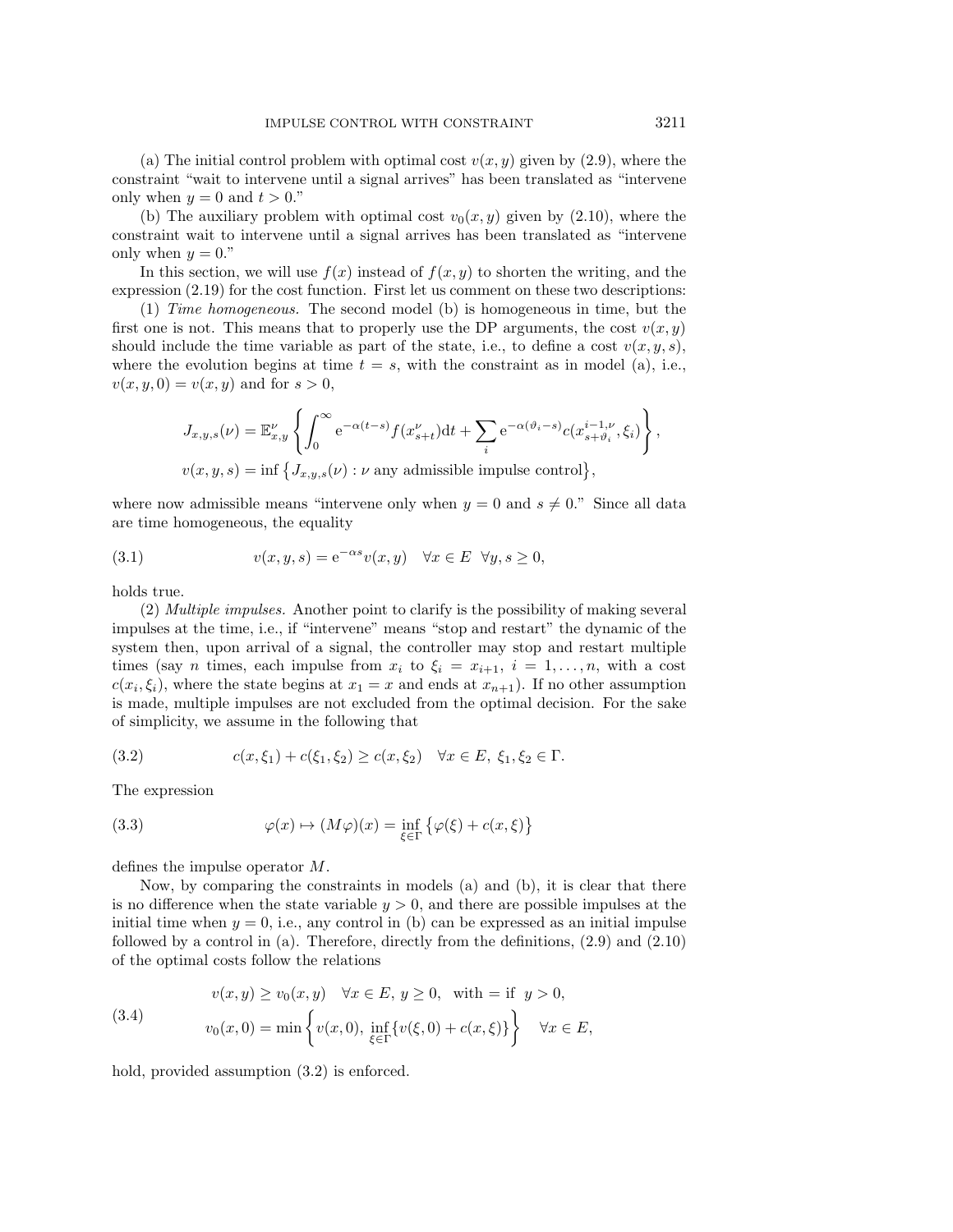**3.1. Weak DP equations.** If  $\theta \geq 0$  is a time at which the evolution of the system is "stopped and restarted" then all interventions at times  $\vartheta_i < \theta$  will be applied within the time interval  $[0, \theta]$ , and the remaining impulses are left for the time interval  $[\theta, \infty]$ . For a given impulse control  $\nu$ , this is written as  $\nu_{[0,\theta]}$  and  $\nu_{[\theta,\infty]}$ .

If  $\tau_{i-1} < \theta < \tau_i$  for some  $i \geq 1$ , then the class of impulse controls acting on the time interval  $[\theta, \infty]$  is the same for both models (since  $y_{\theta} \neq 0$ ). However, if  $\theta = \tau_i$  for some  $i \geq 1$ , then the class of impulse controls on model (b) is unchanged, and that of model (a) becomes those of model (b).

Using the expression of the cost  $J_{x,y}(\nu)$  given by [\(2.19\)](#page-7-2), we have

$$
J_{x,y}(\nu) = \mathbb{E}_{x,y}^{\nu} \left\{ \int_0^{\theta} e^{-\alpha t} f(x_t^{\nu}) dt + \sum_i e^{-\alpha \vartheta_i} c \left( x_{\vartheta_i}^{i-1,\nu}, \xi_i \right) \mathbb{1}_{\{\vartheta_i < \theta\}} \right\} + \mathbb{E}_{x,y}^{\nu} \left\{ \int_{\theta}^{\infty} e^{-\alpha t} f(x_t^{\nu}) dt + \sum_i e^{-\alpha \vartheta_i} c \left( x_{\vartheta_i}^{i-1,\nu}, \xi_i \right) \mathbb{1}_{\{\vartheta_i \ge \theta\}} \right\}.
$$

Now, assuming the impulse control is a Markovian feedback and the controlled process satisfies the strong Markov property, we have the equality

$$
\mathbb{E}_{x,y}^{\nu} \left\{ \int_{\theta}^{\infty} e^{-\alpha t} f(x_t^{\nu}) dt + \sum_i e^{-\alpha \vartheta_i} c \left( x_{\vartheta_i}^{i-1,\nu}, \xi_i \right) \mathbb{1}_{\{\vartheta_i \ge \theta\}} \right\}
$$
  
\n
$$
= \mathbb{E}_{x,y}^{\nu} \left\{ \mathbb{E}_{x,y}^{\nu} \left\{ \int_{\theta}^{\infty} e^{-\alpha t} f(x_t^{\nu}) dt + \sum_i e^{-\alpha \vartheta_i} c \left( x_{\vartheta_i}^{i-1,\nu}, \xi_i \right) \mathbb{1}_{\{\vartheta_i \ge \theta\}} \middle| \mathcal{F}_{\theta} \right\} \right\}
$$
  
\n
$$
= \mathbb{E}_{x,y}^{\nu} \left\{ e^{-\alpha \theta} J_{x_{\vartheta}^{\nu}, y_{\theta}^{\nu}} (\nu_{[\theta,\infty[}) \right\},
$$

where  $\nu_{\lbrack \theta,\infty \mathfrak{b}]}$  means the impulses after  $\theta$ , and we obtain

$$
J_{xy}(\nu) = \mathbb{E}_{x,y}^{\nu} \left\{ \int_0^{\theta} e^{-\alpha t} f(x_t^{\nu}) dt + \sum_i e^{-\alpha \vartheta_i} c \left( x_{\vartheta_i}^{i-1,\nu}, \xi_i \right) \mathbb{1}_{\{\vartheta_i < \theta\}} \right\} + \mathbb{E}_{x,y}^{\nu} \left\{ e^{-\alpha \theta} J_{x_{\vartheta}^{\nu}, y_{\vartheta}^{\nu}}(\nu_{[\theta, \infty[}) \right\}.
$$

Hence, minimizing first on  $\nu_{[\theta,\infty]}$  and then on  $\nu_{[0,\theta]}$ , the so-called weak dynamic programming equation (wDPE) for  $v$  is obtained, namely,

$$
u(x,y) = \inf_{\nu} \mathbb{E}_{x,y}^{\nu} \Bigg\{ \int_0^{\theta} e^{-\alpha t} f(x_t^{\nu}) dt + \sum_i e^{-\alpha \vartheta_i} c \left( x_{\vartheta_i}^{i-1,\nu}, \xi_i \right) \mathbb{1}_{\vartheta_i < \theta} + u \left( x_{\theta}^{i_{\theta}-1,\nu}, y_{\theta}, \theta \right) \Bigg\},
$$

where  $i_{\theta} = \sup\{i : \vartheta_i < \theta\}$  with  $i_{\theta} = 1$  if  $\vartheta_i \geq \theta$  for every  $i \geq 1$ . Next, since the first intervention on  $[\theta, \infty]$  must satisfy  $\vartheta_1 \geq \tau_1 > 0$ , any zero-admissible control can be applied on  $[\theta, \infty]$  and, therefore, the previous equality becomes

<span id="page-9-0"></span>(3.5)  

$$
u(x,y) = \inf_{\nu} \mathbb{E}_{x,y}^{\nu} \left\{ \int_0^{\theta} e^{-\alpha t} f(x_t^{\nu}) dt + \sum_i e^{-\alpha \vartheta_i} c \left( x_{\vartheta_i}^{i-1,\nu}, \xi_i \right) \mathbb{1}_{\vartheta_i < \theta} \right. \\
\left. + e^{-\alpha \theta} u_0 \left( x_{\theta}^{i_{\theta}-1,\nu}, y_{\theta} \right) \right\}, \quad \theta \ge \tau_1,
$$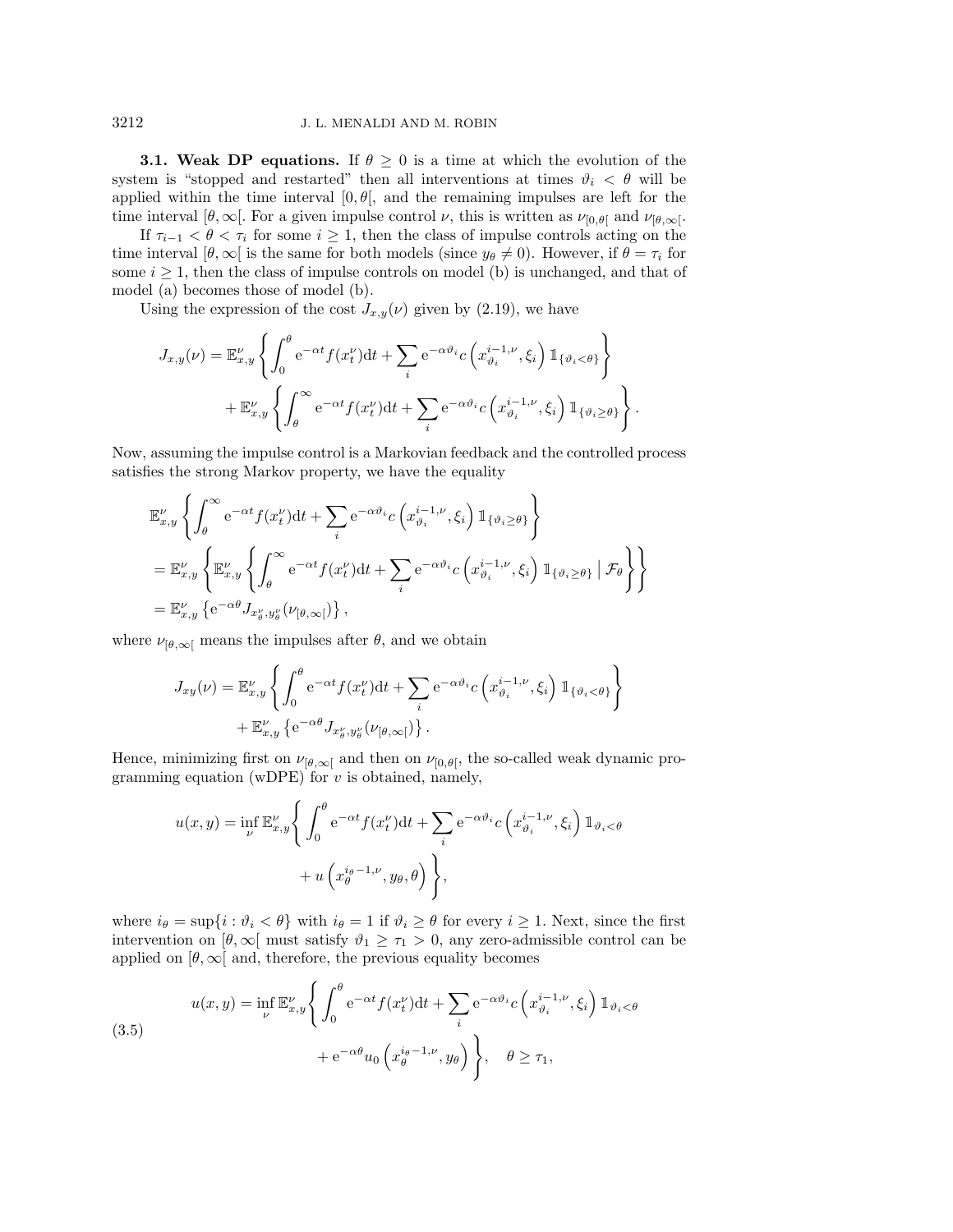which together with

$$
u(x,y) = \inf_{\nu} \mathbb{E}_{x,y}^{\nu} \left\{ \int_0^{\theta} e^{-\alpha t} f(x_t^{\nu}) dt + e^{-\alpha \theta} u(x_{\theta}^{\nu}, y_{\theta}) \right\}, \quad \theta < \tau_1,
$$

is the wDPE.

Similarly, for the optimal cost  $v_0$  given by  $(2.9)$ , adding the time as an extra state variable is not necessary and the wDPE reads as

<span id="page-10-0"></span>(3.6)  

$$
u_0(x,y) = \inf_{\nu} \mathbb{E}_{x,y}^{\nu} \left\{ \int_0^{\theta} e^{-\alpha t} f(x_t^{\nu}) dt + \sum_i e^{-\alpha \vartheta_i} c \left( x_{\vartheta_i}^{i-1,\nu}, \xi_i \right) \mathbb{1}_{\vartheta_i < \theta} \right. \\
\left. + e^{-\alpha \theta} u_0 \left( x_{\theta}^{i_{\theta}-1,\nu}, y_{\theta} \right) \right\}
$$

for any stopping time  $\theta \geq 0$ .

**3.2. HJB equations.** In view of the first relation [\(3.4\)](#page-8-1), the interest of the optimal cost  $v_0$  is limited to the initial condition  $(x_0, y_0)=(x, 0)$ .

Therefore, since an impulse (at time  $t = 0$ ) is allowed within the first period [0,  $\tau_1$ ], take  $\theta = \tau_1$  in the wDPE equation [\(3.6\)](#page-10-0) to deduce

$$
u_0(x,0) = \min\left\{\inf_{\xi_1 \in \Gamma} \{u_0(\xi_1,0) + c(x,\xi_1)\},\right\}
$$

$$
\mathbb{E}_{x,0}\left\{\int_0^{\tau_1} e^{-\alpha t} f(x_t) dt + e^{-\alpha \tau_1} u_0(x_{\tau_1},0)\right\}\right\}
$$

or, equivalently,

<span id="page-10-3"></span>(3.7) 
$$
u_0(x,0) = \min\{Mu_0(x,0), Ru_0(x,0)\} \quad \forall x \in E,
$$

where  $M$  is given by  $(3.3)$  and

<span id="page-10-2"></span>(3.8) 
$$
\varphi(x) \mapsto (R\varphi)(x,0) = \mathbb{E}_{x,0} \left\{ \int_0^{\tau_1} e^{-\alpha t} f(x_t) dt + e^{-\alpha \tau_1} \varphi(x_{\tau_1}) \right\}
$$

with  $\mathbb{E}_{x,0}$  referring to the initial condition  $x_0 = x$  and  $y_0 = 0$  relative to the Markov process  $\{(x_t, y_t): t \geq 0\}.$ 

Now, for any initial condition  $(x_0, y_0)=(x, y)$ , take  $\theta = \tau_1$  (this first signal may depend on  $y$ ) in the wDPE equation [\(3.5\)](#page-9-0) to get the equality

<span id="page-10-1"></span>(3.9) 
$$
u(x,y) = \mathbb{E}_{x,y} \left\{ \int_0^{\tau_1} e^{-\alpha t} f(x_t) dt + e^{-\alpha \tau_1} u_0(x_{\tau_1}, 0) \right\},
$$

which yields the values of  $u(x, y)$  for  $y \ge 0$ , once  $u_0(x_{\tau_1}, 0)$  is known. Together with the first equality [\(3.4\)](#page-8-1), this also provide the values of  $u_0(x, y)$ , for  $y > 0$ .

To write an equation with u alone, the relation  $(3.4)$  in  $(3.9)$  gives

$$
u(x,y) = \mathbb{E}_{x,y} \left\{ \int_0^{\tau_1} e^{-\alpha t} f(x_t) dt + e^{-\alpha \tau_1} \min \left\{ u(x_{\tau_1}, 0), \inf_{\xi_1 \in \Gamma} \{ u(\xi_1, 0) + c(x_{\tau_1}, \xi_1) \} \right\} \right\}
$$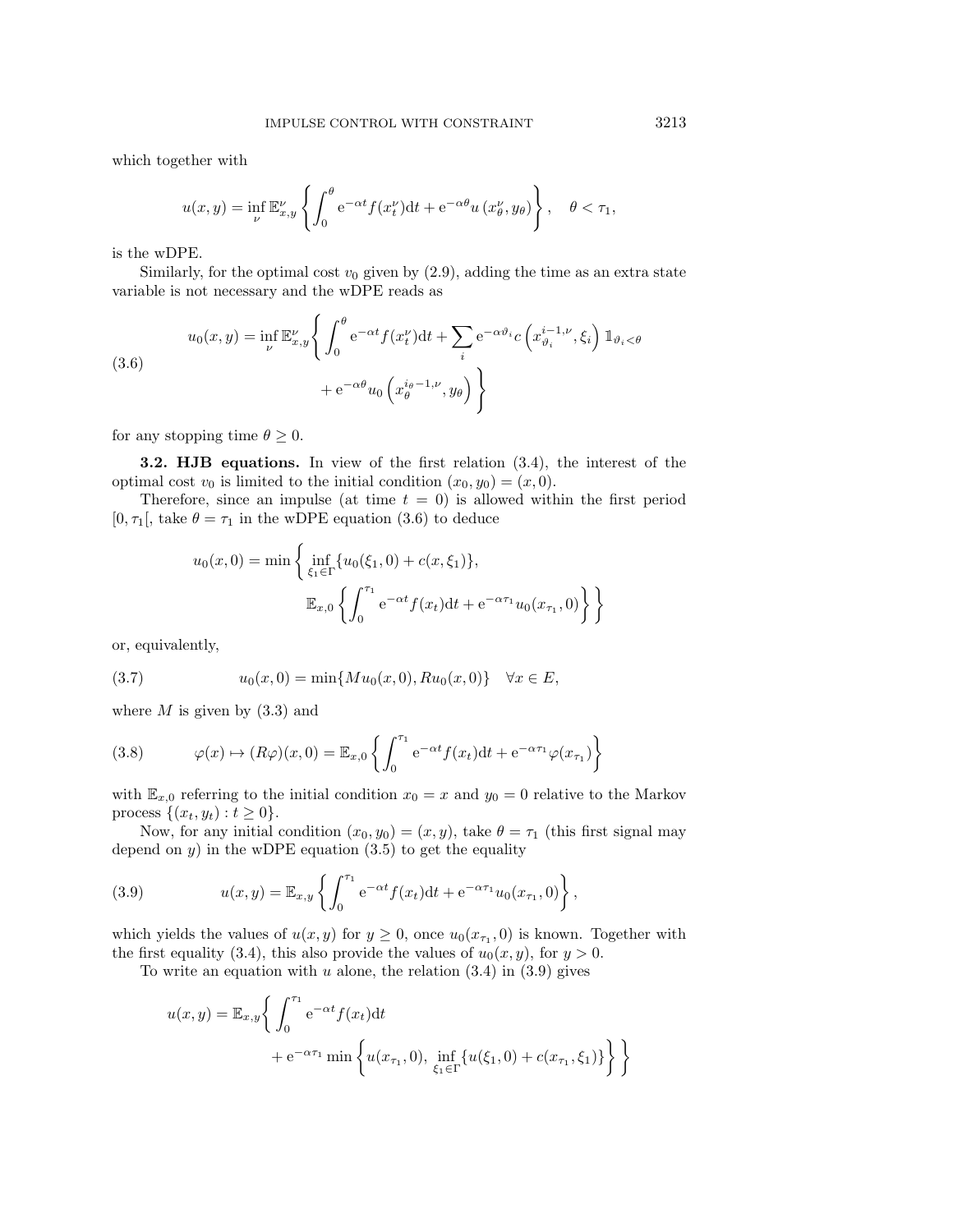or, equivalently,

<span id="page-11-0"></span>(3.10) 
$$
u(x,y) = (R(\min\{u(\cdot,0), (Mu(\cdot,0))\})(x,y) \quad \forall x, y,
$$

with the same operators M and R, given by  $(3.3)$  and  $(3.8)$ , but now R is used for  $(x, y)$ , and  $\mathbb{E}_{x,y}$  is referring to the initial condition  $x_0 = x$  and  $y_0 = y$  relative to the Markov process  $\{(x_t, y_t): t \geq 0\}.$ 

Finally, consider [\(3.9\)](#page-10-1) with  $y = 0$ , taking the minimum value with  $(Mu(\cdot, 0))(x)$ , and using the relation [\(3.4\)](#page-8-1),

$$
u_0(x,0) = \min \{ u(x,0), (Mu(\cdot,0))(x) \}
$$
  
= 
$$
\min \left\{ (Mu(\cdot,0))(x), \mathbb{E}_{x,0} \left\{ \int_0^{\tau_1} e^{-\alpha t} f(x_t) dt + e^{-\alpha \tau_1} u_0(x_{\tau_1},0) \right\} \right\}
$$

is obtained.

**3.3. Comments on settings and proofs.** As mentioned earlier, because of the sequential aspect of the impulse control policies, the discrete DP is a good choice to deal with constraint impulse control problems of this type. Therefore, a discrete (or sequential) setting would be as follows: begin with the initial state  $(x_0, y_0)=(x, y)$ and within a period  $n \geq 1$ , the time goes from  $\tau_{n-1}$  to  $\tau_n$  and the state moves from  $x_{\tau_{n-1}}$  to  $x_{\tau_n}$ ,  $y_{\tau_n} = 0$ , and the running cost for the given period is

$$
\mathbb{E}^{\nu}_{x,y}\left\{\int_{\tau_{n-1}}^{\tau_n} e^{-\alpha t} f(x_t^{\nu}) dt\right\}.
$$

If an intervention is decided, then an impulse appears only at the beginning of a period, with a cost

$$
\mathbb{E}^{\nu}_{x,y}\left\{e^{-\alpha\tau_{n-1}}c\left(x^{n-2,\nu}_{\tau_{n-1}},\xi_{n-1}\right)\right\},\quad n\geq 2.
$$

The difference is that, within the initial period  $[\tau_{n-1}, \tau_n], n = 1$ , the model (b) allows intervention and model (a) does not allow it (and the cost per impulse is adjusted accordingly). Thus, adding over all periods,  $J_{x,y}(\nu)$  is the total cost for an impulse control  $\nu = \{(\eta_i, \xi_i) : i \geq 1\}$ , and  $v(x, y)$  and  $v_0(x, y)$  are the optimal costs.

Recall that u or  $u_0$  replace the optimal cost v or  $v_0$  in the HJB equations to indicate the "formal approach." Now, analyzing each period, the controller may intervene or not, with a corresponding cost. This yields directly the HJB equation  $(3.7)$  for  $u_0$ . Because on the first period there is no intervention for the cost v,  $(3.9)$ is obtained. The difference between both models can be expressed with the equality [\(3.4\)](#page-8-1), i.e.,

$$
v_0(x, 0) = \min \{ Mv(x, 0)(x), v(x, 0) \} \quad \forall x \in E,
$$

which can be used in  $(3.9)$  to deduce the HJB equation  $(3.10)$  for u.

To actually prove the wDPE, note that, because the cost within the time interval  $[\theta, \infty]$  is always larger than  $e^{-\alpha \theta} u_0(x_{\theta-}, y_{\theta})$ , the inequalities

$$
u(x,y) \ge \inf_{\nu} \mathbb{E}_{x,y}^{\nu} \left\{ \int_0^{\theta} e^{-\alpha t} f(x_t^{\nu}) dt + \sum_i e^{-\alpha \vartheta_i} c \left( x_{\vartheta_i}^{i-1,\nu}, \xi_i \right) \mathbb{1}_{\vartheta_i < \theta} \right\}
$$

$$
+ e^{-\alpha \theta} u_0 \left( x_{\theta}^{i_{\theta}-1,\nu}, y_{\theta} \right) \right\}
$$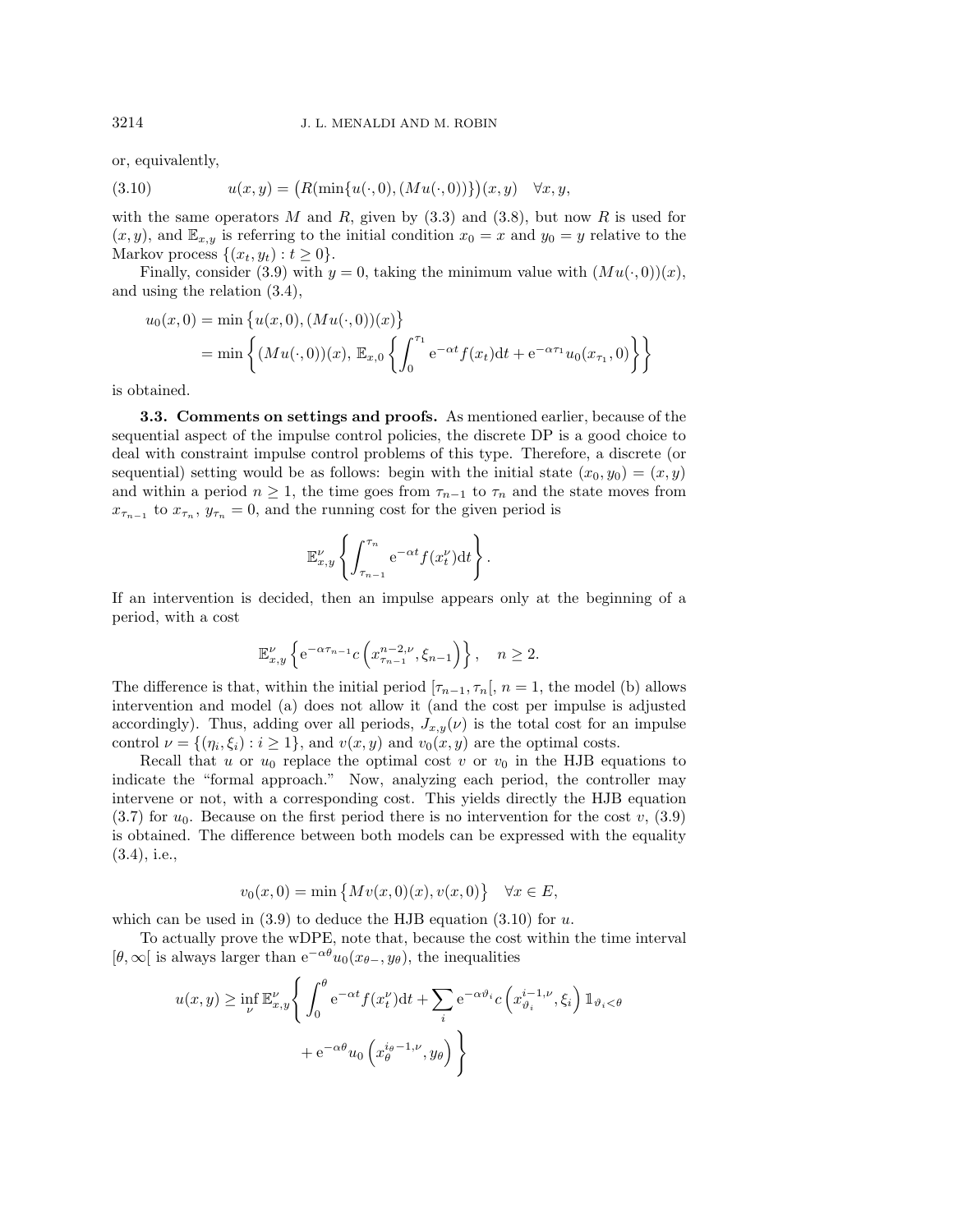and

$$
u_0(x, y) \ge \inf_{\nu} \mathbb{E}_{x, y}^{\nu} \Bigg\{ \int_0^{\theta} e^{-\alpha t} f(x_t^{\nu}) dt + \sum_i e^{-\alpha \vartheta_i} c \left( x_{\vartheta_i}^{i-1, \nu}, \xi_i \right) \mathbb{1}_{\vartheta_i < \theta}
$$

$$
+ e^{-\alpha \theta} u_0 \left( x_{\theta}^{i_{\theta}-1, \nu}, y_{\theta} \right) \Bigg\},
$$

are immediately deduced. However the converse inequalities are more delicate; this involves either using an  $\varepsilon$ -optimal (or optimal) impulse control or properly splitting the action of an impulse control into the two time intervals  $[0, \theta]$  and  $[\theta, \infty]$ . Certainly, either way is doable, but perhaps a little tedious. In our case, since a strong version of the DP (or HJB) equation will be proved, this verification is not necessary.

Remark that if  $\tau$  is given by [\(2.16\)](#page-5-0) then

$$
\mathbb{E}_{x,y}^{\nu} \left\{ \int_0^{\tau} e^{-\alpha t} f(x_t, y_t) dt \right\} \n= \mathbb{E}_x^{\nu} \left\{ \int_0^{\infty} \exp \left( - \int_0^t \lambda(x_s, y + s) ds \right) e^{-\alpha t} f(x_t, y + t) dt \right\}
$$

and

$$
\mathbb{E}_{x,y}^{\nu} \Big\{ e^{-\alpha \tau} \varphi(x_{\tau}, y_{\tau}) \Big\}
$$
  
=  $\mathbb{E}_{x}^{\nu} \Big\{ \int_{0}^{\infty} e^{-\alpha t} \exp \left( - \int_{0}^{t} \lambda(x_{s}, y + s) \, ds \right) \lambda(x_{t}, y + t) \varphi(x_{t}, 0) \, dt \Big\}$ 

can be used to deduce the following assertion.

If  $\varphi$  is a continuous and bounded function and

$$
w(x, y) = (R\varphi(\cdot, 0))(x, y)
$$

with R given by [\(3.8\)](#page-10-2), then the function w belongs to the domain in  $C_b(E \times [0, \infty])$ of the infinitesimal generator of the Markov process  $\{(x_t, y + t) : t \geq 0\}$ , and

(3.11) 
$$
-A_x w(x, y) - \frac{\partial w(x, y)}{\partial y} + \lambda(x, y) w(x, y) + \alpha w(x, y)
$$

$$
= f(x, y) + \lambda(x, y) \varphi(x, 0) \quad \forall x, y,
$$

which can be used as an alternative definition of the operator  $R$  given by [\(3.8\)](#page-10-2). Therefore, the HJB equation [\(3.10\)](#page-11-0) can be written as

$$
- A_x u(x, y) - \frac{\partial u(x, y)}{\partial y} + \lambda(x, y) u(x, y) + \alpha u(x, y)
$$
  
=  $f(x, y) + \lambda(x, y) \min \{ u(x, 0), (Mu(\cdot, 0))(x) \} \quad \forall x, y,$ 

or, equivalently,

<span id="page-12-0"></span>(3.12) 
$$
-A_{x,y}u(x,y) + \alpha u(x,y) + \lambda(x,y)[u(x,0) - (Mu(\cdot,0))(x)]^{+}
$$

$$
= f(x,y) \quad \forall (x,y) \in E \times [0,\infty[.
$$

All this cannot be applied to the HJB equation [\(3.7\)](#page-10-3), but the equality [\(3.4\)](#page-8-1) expresses  $u_0(x, 0)$  in term of  $u(x, 0)$ .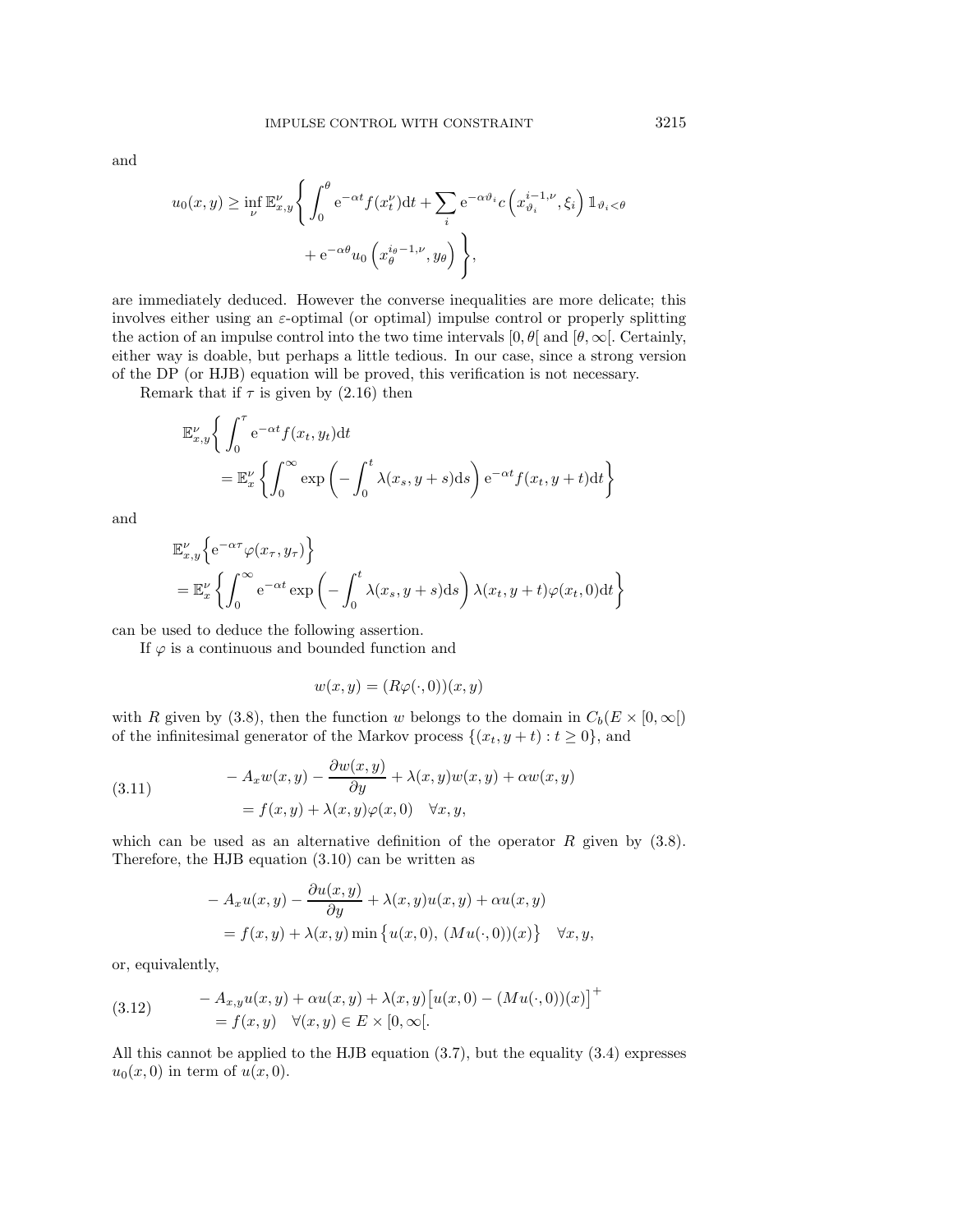<span id="page-13-0"></span>**4. Solving the HJB equation.** In order to solve the HJB equations, we need some results on the optimal stopping problems with constraint.

<span id="page-13-6"></span>**4.1. Stopping time with constraint.** For convenience let us adapt the results in our previous paper [\[17\]](#page-22-8) (which were presented as reward problems with only a terminal reward and without the x-dependency of the intensity  $\lambda$ ) to the current situation.

The assumptions on  $\{x_t, y_t : t \geq 0\}$ ,  $\alpha$ , f are those of section [2,](#page-2-0) and we add a positive terminal cost  $\psi$  in  $C_b(E \times [0, \infty])$ .

The cost function is

<span id="page-13-3"></span>
$$
J_{x,y}(\theta,\psi) = \mathbb{E}_{x,y} \left\{ \int_0^{\theta} e^{-\alpha t} f(x_t, y_t) dt + e^{-\alpha \theta} \psi(x_{\theta}, y_{\theta}) \right\}
$$

with an optimal cost

(4.1) 
$$
u(x, y) = \inf \{ J_{x,y}(\theta, \psi) : \ \theta > 0, \ y_{\theta} = 0 \},
$$

i.e.,  $\theta$  is any admissible stopping time, and an auxiliary optimal cost is defined as

(4.2) 
$$
u_0(x, y) = \inf \{ J_{x,y}(\theta, \psi) : y_\theta = 0 \},
$$

which forms a homogeneous Markovian model. Moreover, if  $\tau$  is the first signal, i.e.,

<span id="page-13-4"></span>
$$
\tau = \inf \left\{ t > 0 : y_t = 0 \right\}
$$

then

<span id="page-13-1"></span>(4.3) 
$$
u_0(x,y) = \min \left\{ \psi, \mathbb{E}_{x,y} \left\{ \int_0^{\tau} e^{-\alpha t} f(x_t, y_t) dt + e^{-\alpha \tau} u_0(x_{\tau}, y_{\tau}) \right\} \right\}
$$

and

<span id="page-13-2"></span>(4.4) 
$$
u(x,y) = \mathbb{E}_{x,y} \left\{ \int_0^{\tau} e^{-\alpha t} f(x_t, y_t) dt + e^{-\alpha \tau} \min\{\psi, u\}(x_{\tau}, y_{\tau}) \right\},
$$

are the corresponding HJB equations, and both problems are related by the equation

<span id="page-13-5"></span>(4.5) 
$$
u(x,y) = \mathbb{E}_{x,y} \left\{ \int_0^{\tau} e^{-\alpha t} f(x_t, y_t) dt + e^{-\alpha \tau} u_0(x_{\tau}, y_{\tau}) \right\}.
$$

Note that  $y_\tau = 0$ .

THEOREM 4.1. Let us assume [\(2.2\)](#page-2-3), [\(2.5\)](#page-3-2), [\(2.6\)](#page-3-4), and  $\psi \ge 0$  in  $C_b(E \times [0, \infty])$ . *Then the variational inequality (VI)* [\(4.3\)](#page-13-1) *and* [\(4.4\)](#page-13-2) *each has a unique solution in*  $C_b(E \times [0,\infty])$ , which are the optimal costs [\(4.1\)](#page-13-3) and [\(4.2\)](#page-13-4), respectively. Moreover, *the first exit time from the continuation region is optimal, i.e., the discrete stopping times*

(4.6) 
$$
\hat{\theta} = \inf \{ t > 0 : u(x_t, y_t) \le \psi(x_t, y_t), y_t = 0 \}, \n\hat{\theta}_0 = \inf \{ t \ge 0 : u_0(x_t, y_t) = \psi(x_t, y_t), y_t = 0 \}
$$

*are optimal, namely,*  $u(x, y) = J_{x,y}(\hat{\theta}, \psi)$  *and*  $u_0(x, y) = J_{x,y}(\hat{\theta}_0, \psi)$ . *Furthermore, the relation* [\(4.5\)](#page-13-5) *holds.* $\Box$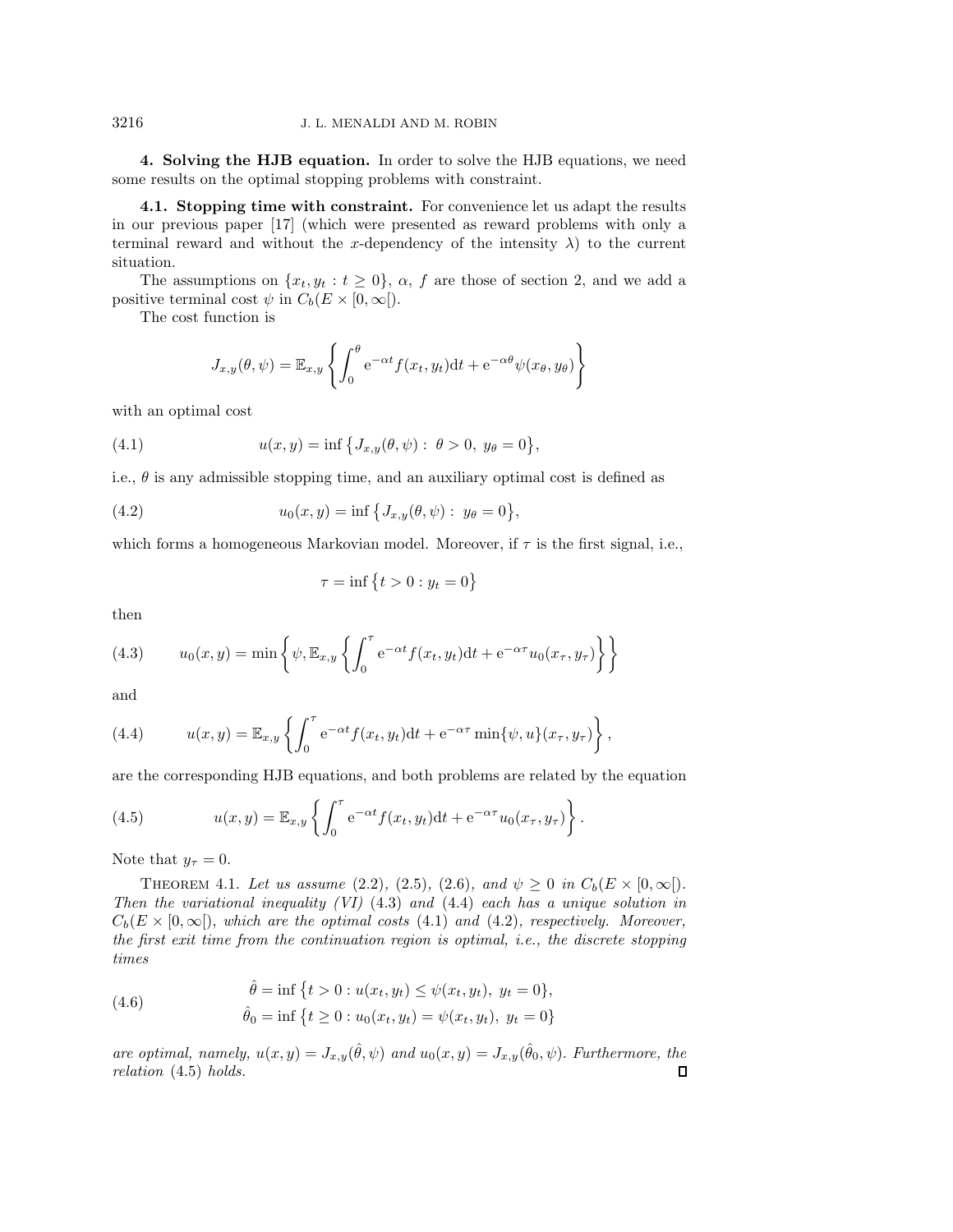Remark that  $u_0 = \min\{u, \psi\}$  may not belong to the domain  $D(A_{x,y}) \subset C_b(E \times$  $[0,\infty[)$  of the infinitesimal generator  $A_{x,y}$  of the Markov process  $\{(x_t,y_t): t \geq 0\}.$ However, the optimal cost u given by [\(4.1\)](#page-13-3) belongs to  $D(A_{x,y})$  and

(4.7) 
$$
-A_{x,y}u(x,y) + \alpha u(x,y) + \lambda(x,y)[u(x,0) - \psi(x,y)]^{+} = f(x,y)
$$

for any  $(x, y)$  in  $E \times [0, \infty]$ . Also recall that several extensions are possible, in particular, the use of data with polynomial growth (instead of bounded).

There are some references regarding the stopping time problem with Poisson constraint (e.g., Dupuis and Wang [\[7\]](#page-22-7), Lempa [\[11\]](#page-22-15), Liang and Wei [\[14\]](#page-22-10)), while there are many more about the usual or standard stopping times problem (e.g., the books by Bensoussan and Lions [\[4\]](#page-22-1), Peskir and Shiryaev [\[19\]](#page-22-6), among several others books and papers).

**4.2. Existence and uniqueness.** If  $D(A)$  is the domain of the infinitesimal generator in  $C(E)$  of the semigroup  $\{\Phi(t): t \geq 0\}$  corresponding to the initial Markov process  $\{x_t : t \geq 0\}$ , and

<span id="page-14-1"></span>(4.8) 
$$
u^{0}(x) = \mathbb{E}_{x} \int_{0}^{\infty} e^{-\alpha t} f(x_{t}) dt \quad \forall x \in E,
$$

then  $u^0$  is the unique solution in  $D(A) \subset C(E)$  of the equation  $-Au^0 + \alpha u^0 = f$ . This function  $u^0$  is the cost of no intervention, i.e., when the controller chooses not to apply any impulse to the system. Since all costs are supposed nonnegative, the interval

(4.9) 
$$
C(u^0) = \{ \varphi \in C(E) : 0 \le \varphi(x) \le u^0(x), \ \forall x \in E \}
$$

contains the optimal costs v and  $v_0$  given by  $(2.9)$  and  $(2.10)$ .

Consider the HJB equation [\(3.7\)](#page-10-3), i.e., denoting  $u_0(x) = u_0(x, 0)$ ,

<span id="page-14-0"></span>(4.10) 
$$
u_0(x) = \min \left\{ \inf_{\xi \in \Gamma} \{u_0(\xi) + c(x, \xi)\}, \mathbb{E}_{x,0} \left\{ \int_0^{\tau_1} e^{-\alpha t} f(x_t) dt + e^{-\alpha \tau_1} u_0(x_{\tau_1}) \right\} \right\},
$$

and recall the impulse operator  $M$  and the (almost resolvent) operator  $R$  (which used the running cost f), given by [\(3.3\)](#page-8-2) and [\(3.8\)](#page-10-2), to write [\(4.10\)](#page-14-0) as  $u_0 = \min\{Mu_0, Ru_0\}$ , and [\(4.8\)](#page-14-1) as the solution of the equation  $u^0 = Ru^0$ .

Also consider the scheme  $u_0^n = \min\{Mu_0^{n-1}, Ru_0^n\}$  with  $u_0^0 = u^0$ , i.e.,

<span id="page-14-2"></span>(4.11) 
$$
u_0^n(x) = \min \left\{ \inf_{\xi \in \Gamma} \left\{ u_0^{n-1}(\xi) + c(x, \xi) \right\}, \right. \mathbb{E}_{x,0} \left\{ \int_0^{\tau_1} e^{-\alpha t} f(x_t) dt + e^{-\alpha \tau_1} u_0^n(x_{\tau_1}) \right\} \right\}
$$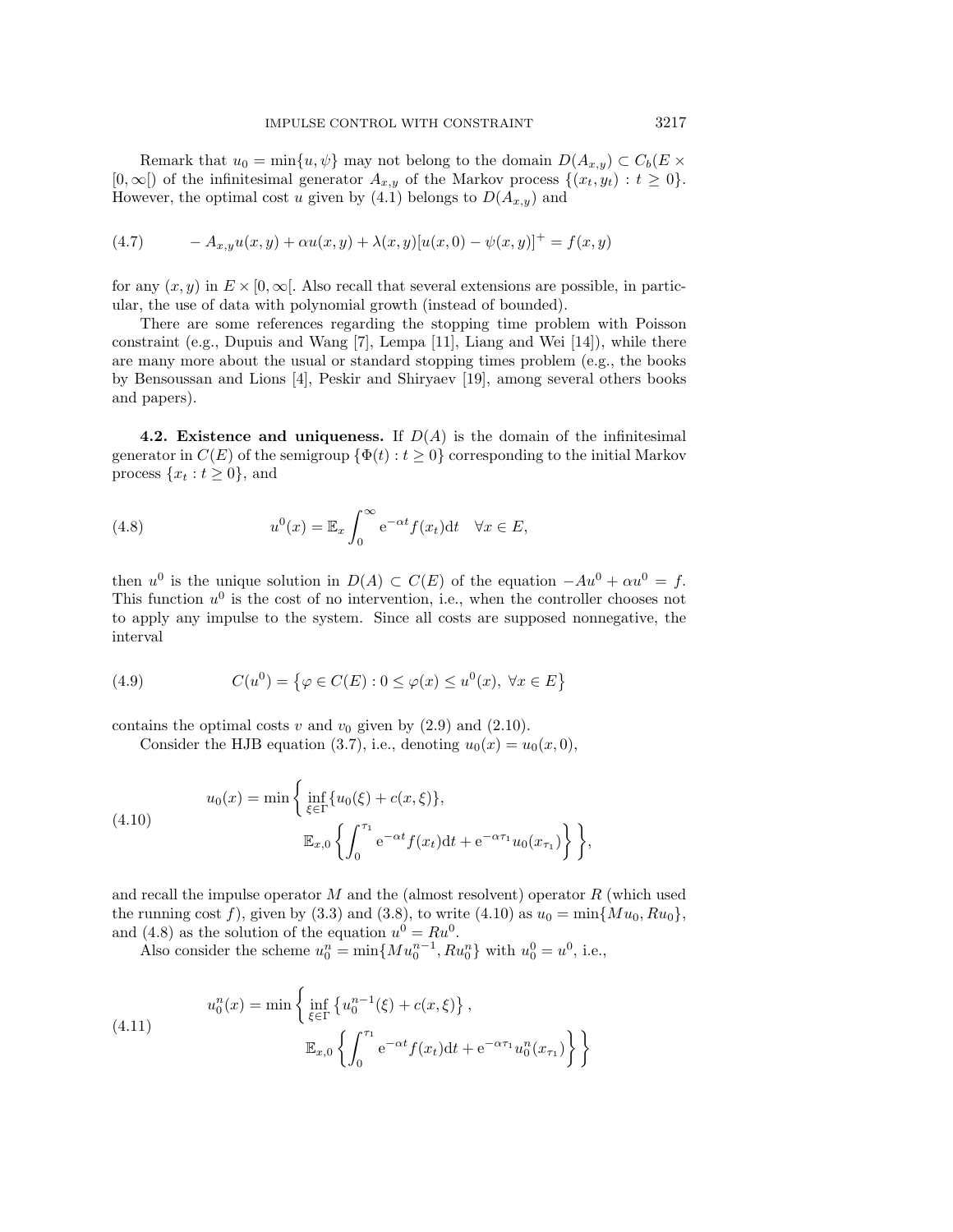for any  $n \geq 1$ . As seen in the previous paper [\[17\]](#page-22-8) (see also section [4.1\)](#page-13-6), this equation has a unique solution in  $C(E)$ , which is the optimal cost of a stopping time problem with constraint, i.e.,  $u_0^n = v_0^n(\cdot, 0)$  with

<span id="page-15-3"></span>(4.12) 
$$
v_0^n(x, y) = \inf_{\theta} \mathbb{E}_{x, y} \left\{ \int_0^{\theta} e^{-\alpha t} f(x_t) dt + e^{-\alpha \theta} M v_0^{n-1}(x_{\theta}, 0) \right\},
$$

<span id="page-15-5"></span>where the minimization is over all zero-admissible stopping times  $\theta$ , i.e.,  $\theta = \tau_{\eta}$  for some discrete stopping time  $\eta \geq 0$ .

Theorem 4.2. *Under assumptions* [\(2.2\)](#page-2-3)*,* [\(2.5\)](#page-3-2)*,* [\(2.6\)](#page-3-4)*,* [\(2.7\)](#page-3-5)*, and* [\(3.2\)](#page-8-0)*, the monotone decreasing sequence*  ${u_0^n : n \geq 1}$  *defined by*  $(4.11)$  *converges to*  $u_0$ *, and there are two constants*  $C > 0$  *and*  $\rho$  *in*  $]0,1[$  *such that* 

<span id="page-15-2"></span>(4.13) 
$$
0 \le u_0^n(x) - u_0(x) \le C\rho^n \quad \forall x \in E, \ n \ge 1.
$$

*Moreover, the HJB equation* [\(4.10\)](#page-14-0) *has one and only one solution*  $u_0$  *within the interval*  $C(u^0)$  *given by* [\(4.8\)](#page-14-1)*, and the representation* 

<span id="page-15-4"></span>(4.14) 
$$
u_0(x) = \inf_{\theta} \mathbb{E}_{x,0} \left\{ \int_0^{\theta} e^{-\alpha t} f(x_t) dt + e^{-\alpha \theta} M u_0(x_{\theta}) \right\}
$$

*holds true, where the minimization is over all zero-admissible stopping times* θ, *i.e.,*  $\theta = \tau_{\eta}$  *for some discrete stopping time*  $\eta \geq 0$ .

*Proof.* Using section [4.1,](#page-13-6) from the scheme [\(4.11\)](#page-14-2), we deduce that  $\{u_0^n : n \geq 1\}$ is a monotone decreasing sequence of nonnegative functions and, hence, the limit  $\lim_n u_0^n(x) = u_0(x)$  exists for every x in E. Since the operator M maps  $C(E)$  into itself, for any  $v$  in  $C(E)$  the VI

$$
w(x) = \min\left\{Mv(x), \mathbb{E}_{x,0}\left\{\int_0^{\tau_1} e^{-\alpha t} f(x_t)dt + e^{-\alpha \tau} w(x_{\tau_1})\right\}\right\},\
$$

has a unique solution w in  $C(E)$ , which is the optimal cost of the stopping time problem with constraint (with the stopping cost  $\psi = Mv$ ), namely,

$$
w(x) = \inf_{\theta} \mathbb{E}_{x,0} \left\{ \int_0^{\theta} e^{-\alpha t} f(x_t) dt + e^{-\alpha \theta} M v(x_{\theta}, 0) \right\},\,
$$

where the minimization is over all zero-admissible stopping times  $\theta$ , i.e.,  $\theta = \tau_{\eta}$  for some discrete stopping time  $\eta \geq 0$ . This defines the nonlinear operator  $v \mapsto w = T(v)$ .

From the definition of T, it can be shown that  $v \mapsto T(v)$  is a nondecreasing and concave mapping from  $C(E)$  into itself, i.e.,

<span id="page-15-1"></span>(4.15) 
$$
u \le v \text{ implies } T(u) \le T(v),
$$

$$
\gamma T(u) + (1 - \gamma)T(v) \le T(\gamma u + (1 - \gamma)v) \quad \forall \gamma \in [0, 1].
$$

The next point is to check that

<span id="page-15-0"></span>(4.16) 
$$
0 \le v \le u^0 \text{ implies } 0 \le T(v) \le u^0,
$$

$$
\exists r \in ]0,1[ \text{ such that } ru^0 \le T(0).
$$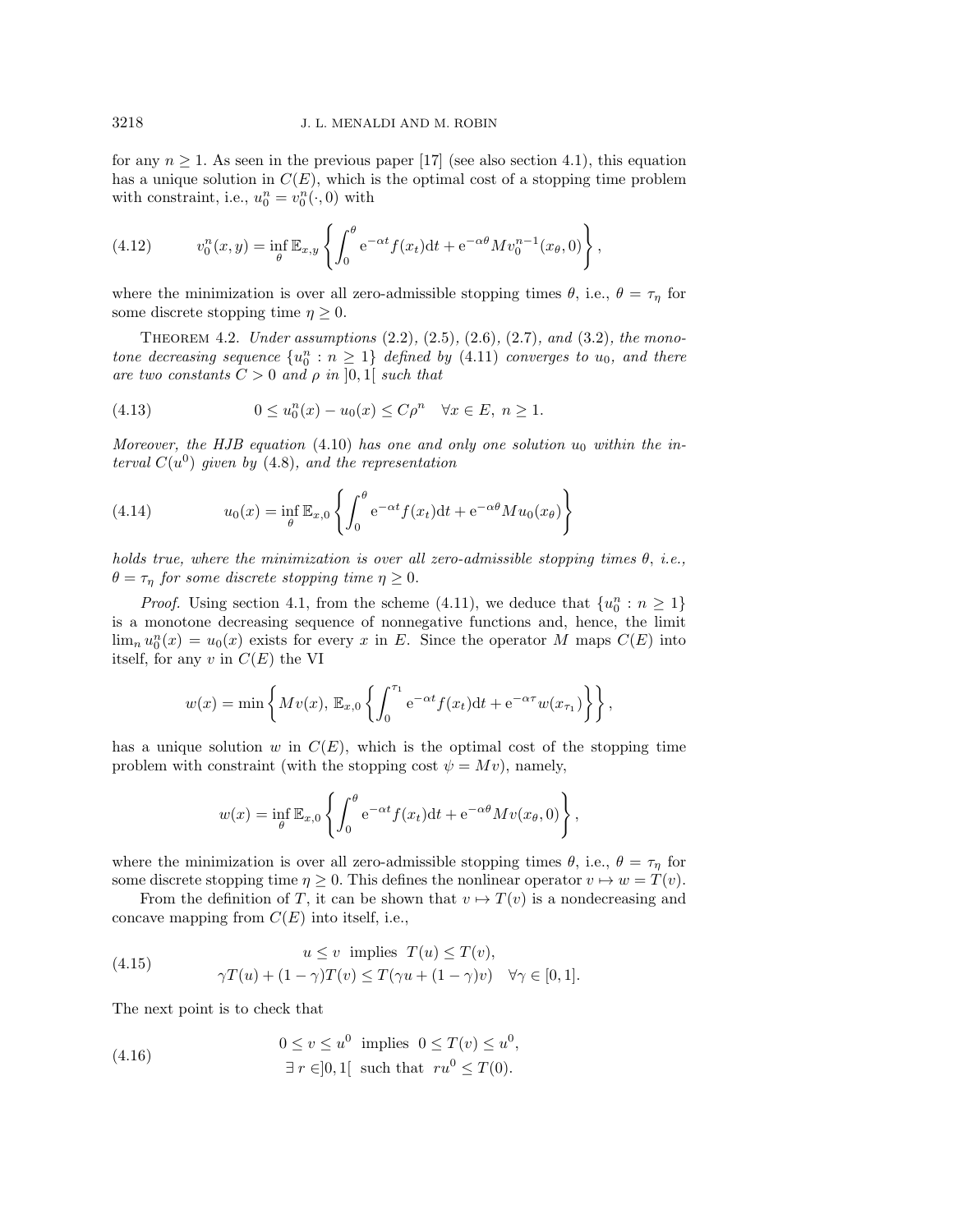Indeed, looking at  $T(v)$  as the optimal cost, it is clear that T maps the interval  $C(u^0)$ into itself. Next, from  $(4.8)$  it follows that  $u<sup>0</sup>$  is bounded and, hence, the assumption [\(2.7\)](#page-3-5) implies that there exists r in [0, 1] such that  $ru^{0}(x) \leq c_{0} \leq M(0)(x)$  for every x in E. Also, the strong Markov property and  $f \geq 0$  give

$$
ru^{0}(x) = \mathbb{E}_{x,0} \left\{ \int_{0}^{\theta} e^{-\alpha t} rf(x_{t}) dt + e^{-\alpha \tau_{1}} ru^{0}(x_{\theta}) \right\}
$$
  

$$
\leq \mathbb{E}_{x,0} \left\{ \int_{0}^{\theta} e^{-\alpha t} f(x_{t}) dt + e^{-\alpha \theta} M(0)(x_{\theta}) \right\}
$$

for any zero-admissible stopping time  $\theta$ . This implies  $ru^0 \leq T(0)$ .

Now, we are ready to implement the arguments of Hanouzet and Joly [\[8\]](#page-22-16). For the sake of completeness, details on those arguments are given below. First, the second part of [\(4.16\)](#page-15-0) together with [\(4.15\)](#page-15-1) yield

(4.17) if 
$$
v, \tilde{v} \in C(u^0), \gamma \in [0, 1]
$$
, and  $v - \tilde{v} \le \gamma v$ ,  
then  $T(v) - T(\tilde{v}) \le \gamma (1 - r)T(v)$ 

with the same r as in [\(4.16\)](#page-15-0). Indeed,  $\gamma 0 + (1 - \gamma)v \leq \tilde{v}$  implies

<span id="page-16-0"></span>
$$
T(\tilde{v}) \ge T(\gamma 0 + (1 - \gamma)v) \ge \gamma T(0) + (1 - \gamma)T(v)
$$

and so

$$
T(v) - T(\tilde{v}) \le \gamma T(v) - \gamma T(0) \le \gamma T(v) - \gamma r u^0 \le \gamma (1 - r) T(v).
$$

Then, we iterate [\(4.17\)](#page-16-0) with  $u_0^{n+1} = T(u_0^n)$  and  $u_0^0 = u^0$  as follows: since  $T(u_0^0) \leq$  $u_0^0 = u^0$  and  $u_0^0 \ge u_0^1 \ge 0$ , we have  $0 \le u_0^0 - u_0^1 \le u_0^0$  for  $n = 1$ . By means of [\(4.17\)](#page-16-0) with  $\gamma = 1$ , we get  $0 \le u_0^1 - u_0^2 \le (1 - r)u_0^1$ ; for  $n = 2$ , by induction, from [\(4.17\)](#page-16-0) with  $\gamma = (1 - r)^{n-1}$  we deduce

$$
0 \le u_0^n - u_0^{n+1} \le (1-r)^n u_0^n, \quad n = 0, 1, \dots,
$$

which gives

$$
0 \le u_0^n - u_0 \le (1 - r)^n \frac{\|u_0\|}{r}, \quad n = 0, 1, \dots
$$

Hence, the limit  $u_0$  as  $n \to \infty$  exits uniformly, and the estimate [\(4.13\)](#page-15-2) follows. Finally, take  $n \to \infty$  in [\(4.11\)](#page-14-2) and [\(4.12\)](#page-15-3) to obtain [\(4.10\)](#page-14-0) and [\(4.14\)](#page-15-4). П

Since  $u_0(x, 0)$  is known, in view of [\(3.9\)](#page-10-1), i.e.,

$$
u(x,y) = \mathbb{E}_{x,y} \left\{ \int_0^{\tau_1} e^{-\alpha t} f(x_t) dt + e^{-\alpha \tau_1} u_0(x_{\tau_1}, 0) \right\},\,
$$

the function  $u(x, y)$  can be obtained. Nevertheless, it may be convenient to state directly a result for u similar to Theorem [4.2,](#page-15-5) even if almost the same arguments are used.

<span id="page-16-1"></span>Theorem 4.3. *Under assumptions* [\(2.2\)](#page-2-3)*,* [\(2.5\)](#page-3-2)*,* [\(2.6\)](#page-3-4)*,* [\(2.7\)](#page-3-5)*, and* [\(3.2\)](#page-8-0)*, the monotone decreasing sequence*  $\{u^n : n \geq 1\}$  *defined by* [\(4.23\)](#page-17-0) *converges to* u, and there are *two constants*  $C > 0$  *and*  $\rho$  *in*  $]0,1[$  *such that* 

(4.18) 
$$
0 \le u^n(x) - u(x) \le C\rho^n \quad \forall x \in E, n \ge 1.
$$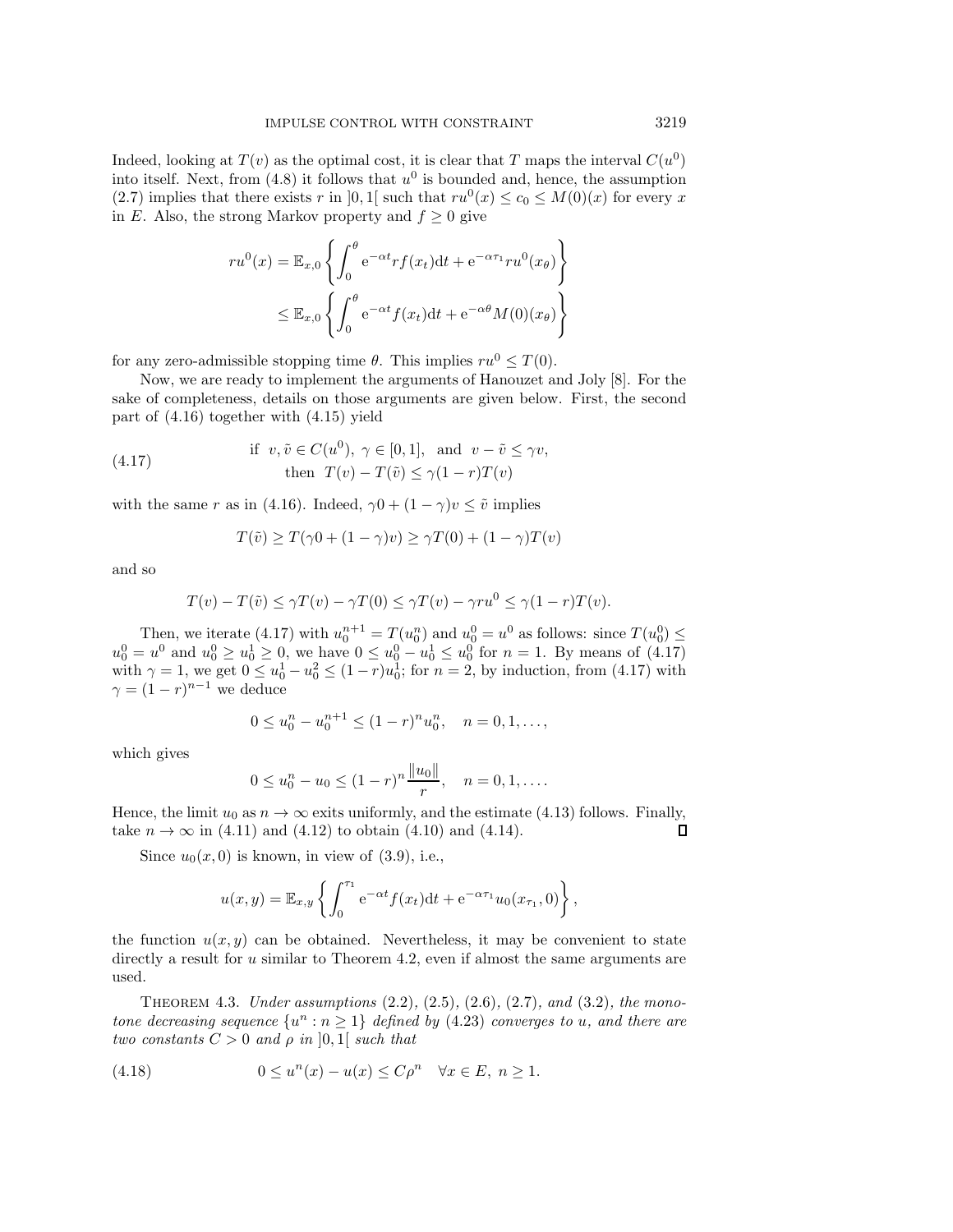*Moreover, the HJB equation* [\(4.22\)](#page-17-1) *has one and only one solution* u *within the interval*  $C(u^0)$  *given by* [\(4.8\)](#page-14-1)*, and then the representation* 

<span id="page-17-4"></span>(4.19) 
$$
u(x) = \inf_{\theta} \mathbb{E}_{x,0} \left\{ \int_0^{\theta} e^{-\alpha t} f(x_t) dt + e^{-\alpha \theta} M u(x_{\theta}) \right\}
$$

*holds true, where the minimization is over all admissible stopping times*  $\theta$ , *i.e.*,  $\theta = \tau_{\eta}$ *for some discrete stopping time*  $\eta \geq 1$ *. Furthermore,*  $u^n$  *and*  $u$  *belong* to the *domain*  $D(A_{x,y}) \subset C_b(E \times [0,\infty[)$  *of the infinitesimal generator*  $A_{x,y}$ ,

<span id="page-17-2"></span>(4.20) 
$$
- A_{x,y} u(x, y) + \alpha u(x, y) + \lambda(x, y) [u(x, 0) - (Mu(\cdot, 0))(x)]^+
$$

$$
= f(x) \quad \forall (x, y) \in E \times [0, \infty[,
$$

*and*

<span id="page-17-3"></span>(4.21) 
$$
-A_{x,y}u^{n}(x,y) + \alpha u(x,y) + \lambda(x,y)\left[u^{n}(x,0) - (Mu^{n-1}(\cdot,0))(x)\right]^{+}
$$

$$
= f(x) \quad \forall (x,y) \in E \times [0,\infty[ \forall n \ge 1,
$$

*hold true.*

*Proof.* Let us give only some comments and arguments used in this proof. Consider the HJB equation [\(3.10\)](#page-11-0), i.e.,

<span id="page-17-1"></span>(4.22) 
$$
u(x,y) = \mathbb{E}_{x,y} \left\{ \int_0^{\tau_1} e^{-\alpha t} f(x_t) dt + e^{-\alpha \tau_1} \min \left\{ u(x_{\tau_1}, 0), \inf_{\xi \in \Gamma} \{ u(\xi, 0) + c(x_{\tau_1}, \xi) \} \right\} \right\},
$$

and recall the impulse operator  $M$  and the operator  $R$ , given by  $(3.3)$  and  $(3.8)$ , to write  $(4.22)$  as  $(3.12)$ , i.e.,  $(4.20)$ . This yields the scheme

$$
u^n = R\left(\min\left\{u^n(\cdot,0), M u^{n-1}(\cdot,0)\right\}\right)
$$

with  $u^0$  given by [\(4.8\)](#page-14-1), i.e.,

<span id="page-17-0"></span>(4.23) 
$$
u^{n}(x, y) = \mathbb{E}_{x, y} \left\{ \int_{0}^{\tau_{1}} e^{-\alpha t} f(x_{t}) dt + e^{-\alpha \tau_{1}} \min \left\{ u^{n}(x_{\tau_{1}}, 0), \inf_{\xi \in \Gamma} \left\{ u^{n-1}(\xi, 0) + c(x_{\tau_{1}}, \xi) \right\} \right\} \right\}
$$

or, equivalently,  $(4.21)$ . As seen in the previous paper [\[17\]](#page-22-8) (see also section [4.1\)](#page-13-6), this equation has a unique solution in  $C(E)$ , which is the optimal cost of a stopping time problem with constraint, i.e.,  $u^n = v^n$  with

$$
v^{n}(x,y) = \inf_{\theta} \mathbb{E}_{x,y} \left\{ \int_{0}^{\theta} e^{-\alpha t} f(x_{t}) dt + e^{-\alpha \theta} M v^{n-1}(x_{\theta},0) \right\},\,
$$

where the minimization is over all admissible stopping times  $\theta$ , i.e.,  $\theta = \tau_{\eta}$  for some discrete stopping time  $\eta \geq 1$ .  $\Box$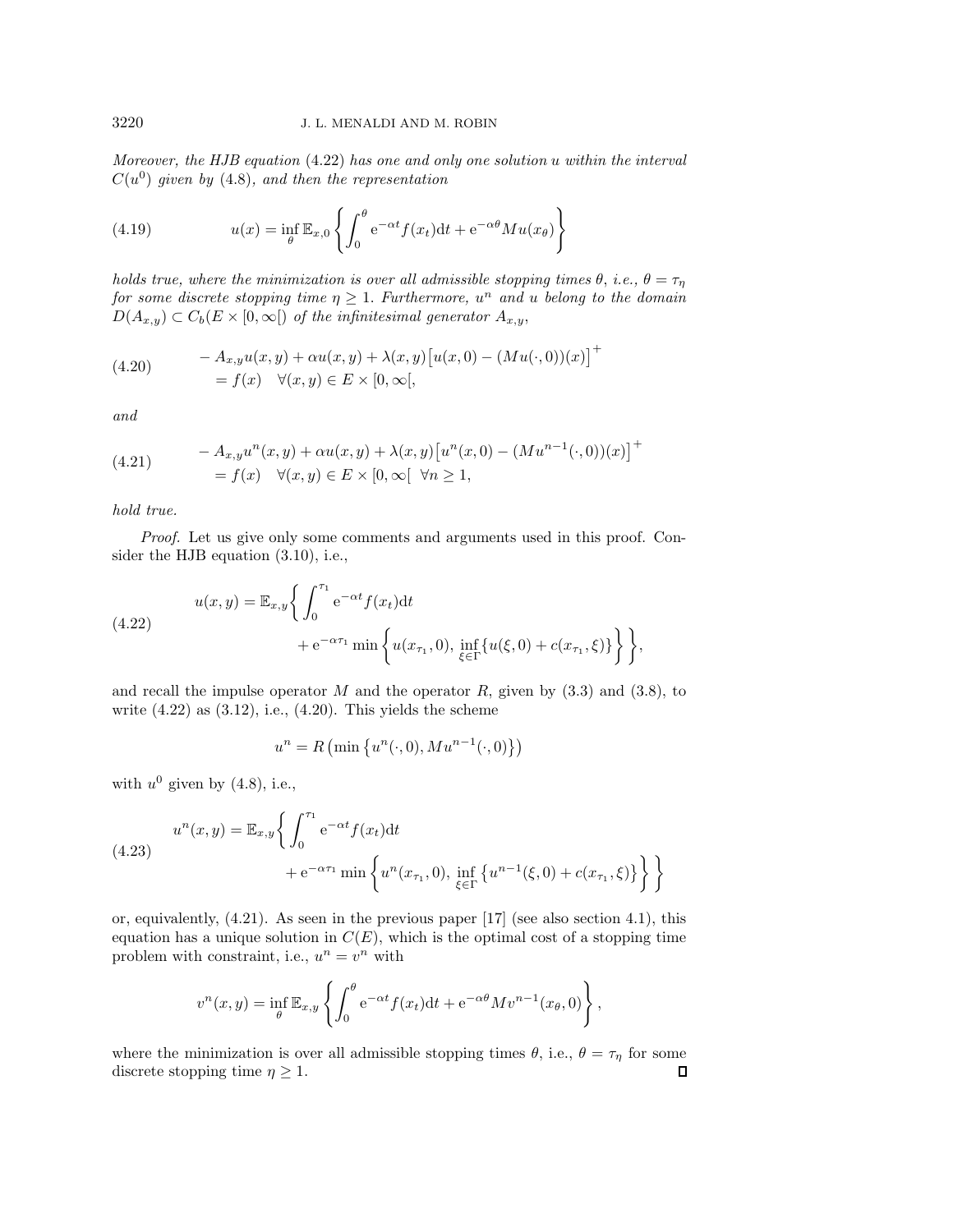Theorem 4.4. *Under assumptions* [\(2.2\)](#page-2-3)*,* [\(2.6\)](#page-3-4)*,* [\(2.7\)](#page-3-5)*,* [\(2.5\)](#page-3-2)*, and* [\(3.2\)](#page-8-0)*, the unique solution of the HJB equation* [\(4.22\)](#page-17-1) *is the optimal cost* [\(2.9\)](#page-3-0)*, i.e.,*

(4.24) 
$$
u(x,y) = \inf \{ J_{x,y}(\nu) : \nu \text{ any admissible impulse control} \}
$$

*or*

<span id="page-18-2"></span><span id="page-18-1"></span>
$$
u(x,y) = \inf \{ J_{x,y}(\eta) : \eta \text{ any discrete impulse control with } \eta_1 \ge 1 \}
$$

*for every*  $(x, y)$  *in*  $E \times [0, \infty)$ .

*Proof.* First, let us show that

(4.25) 
$$
u^{n}(x, y) = \inf \{ J_{x,y}(\nu) : \nu \in S_{n} \}, \quad n \ge 0,
$$

where  $S_n$  denotes the set of admissible impulse controls with at most n interventions.

Since  $u^0(x, y)$  is defined by [\(4.8\)](#page-14-1), it is clearly the cost without any intervention.

Then using 
$$
(4.23)
$$
 and section 4.1 on the optimal stopping with constraint, we have

<span id="page-18-0"></span>(4.26) 
$$
u^1(x,y) = \inf_{\theta} \mathbb{E}_{x,y} \left\{ \int_0^{\theta} e^{-\alpha t} f(x_t) dt + e^{-\alpha \theta} M u^0(x_{\theta},0) \right\},
$$

where  $\theta$  is any admissible stopping time. For an admissible pair  $(\vartheta_1, \xi_1)$ , the equality [\(4.26\)](#page-18-0) gives

$$
u^1(x,y) \leq \mathbb{E}_{x,y} \left\{ \int_0^{\vartheta_1} e^{-\alpha t} f(x_t) dt + e^{-\alpha \vartheta_1} c(x_{\vartheta_1}, \xi_1) + e^{-\alpha \vartheta} u^0(\xi_1) \right\}
$$

and from the definition of  $u^0$ , we get

$$
u^1(x,y) \leq \mathbb{E}_{x,y} \left\{ \int_0^\infty e^{-\alpha t} f(x_t) dt + e^{-\alpha \vartheta_1} c(x_{\vartheta_1}, \xi_1) \right\} = J_{x,y}(\nu) \quad \forall \nu \in S_1.
$$

Moreover, since the optimal stopping problem with constraint [\(4.26\)](#page-18-0) has an optimal solution  $\hat{\theta}$ , and taking  $\hat{\xi}$  minimizing  $\xi \to [c(x_{\hat{\theta}}, \xi) + u^0(\xi, 0)]$ , we have  $u^1(x, y) = J(\hat{\nu})$ for a  $\hat{\nu}$  in  $S_1$ . Therefore the equality [\(4.25\)](#page-18-1) is proved for  $n = 1$ . Certainly, this argument can be iterated to complete the proof of [\(4.25\)](#page-18-1)

To show the validity of [\(4.24\)](#page-18-2), we start with  $u^{n}(x, y) \leq J_{x,y}(\nu, n)$  for  $\nu$  in  $S_n$ , where  $J_{x,y}(\nu, n)$  is the cost for  $\nu$  in  $S_n$ , to obtain  $u(x, y) = \lim_n u^n(x, y) \leq$  $\lim_{n} J_{x,y}(\nu, n) = J_{x,y}(\nu)$ , as  $n \to \infty$  for any admissible impulse control  $\nu$ .

Since  $S_n \subset \mathcal{V}$  we have

$$
u^{n}(x, y) = \inf_{\nu \in S_{n}} \{J_{x, y}(\nu)\} \ge \inf_{\nu \in \mathcal{V}} \{J_{x, y}(\nu)\},\
$$

and as  $n \to \infty$ , we get

$$
u(x, y) = \lim_{n} u^{n}(x, y) \ge \inf_{\nu \in \mathcal{V}} \{J_{x,y}(\nu)\},\
$$

which completes the argument to prove the equality  $(4.24)$ .

Theorem 4.5. *Under assumptions* [\(2.2\)](#page-2-3)*,* [\(2.6\)](#page-3-4)*,* [\(2.7\)](#page-3-5)*,* [\(2.5\)](#page-3-2)*, and* [\(3.2\)](#page-8-0)*, the first exit time of the continuation region provides an optimal admissible impulse control.*

 $\Box$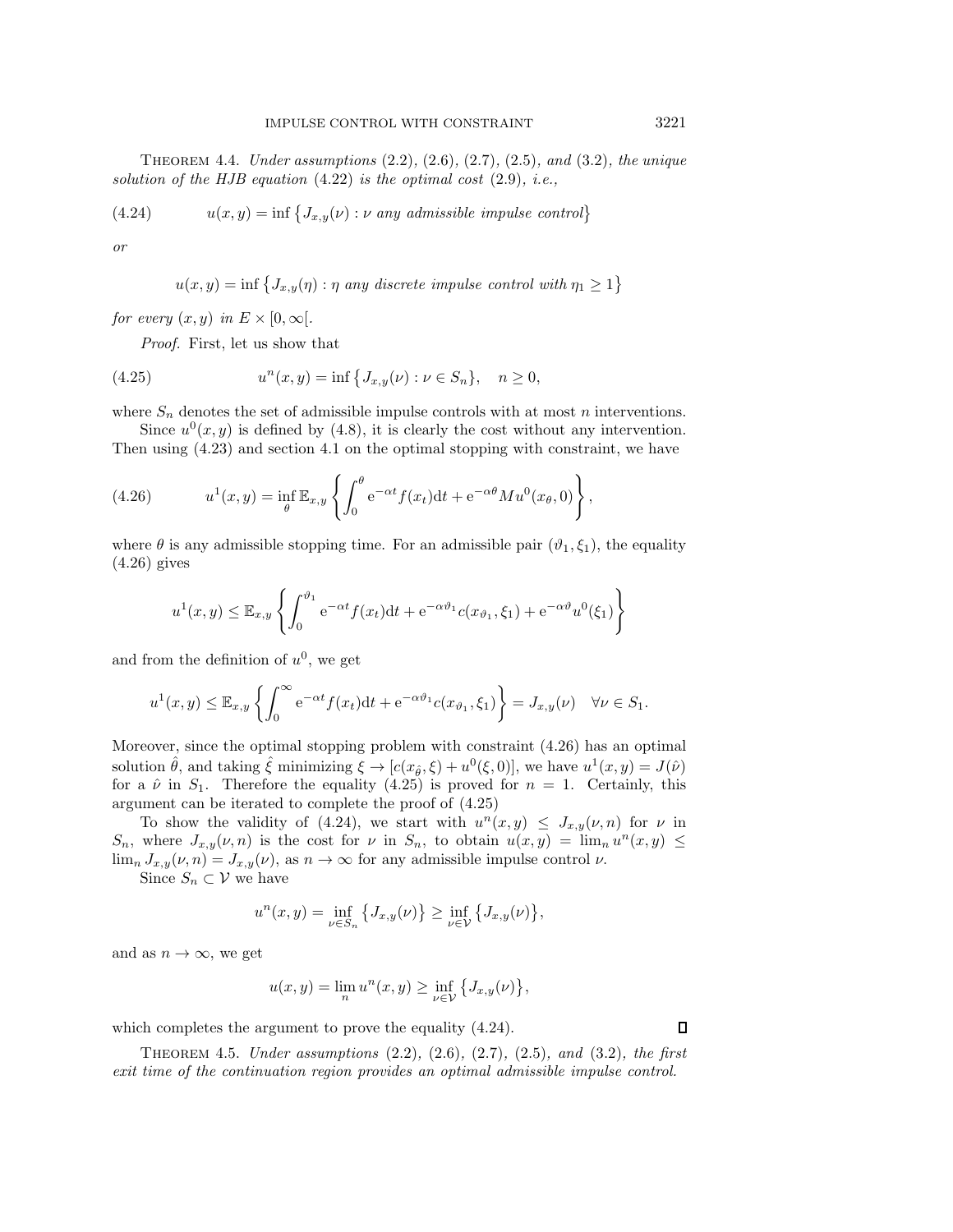*Proof.* First, if u is the optimal cost then (1) the continuation region  $|u \, \langle M u|$ is defined as all x in E such that  $u(x, y) < M u(x, 0)$ , (2) the optimal jump-to is a Borel minimizer  $\hat{\xi}(x)$  of  $Mu(x,0)$ , i.e.,  $x \mapsto \hat{\xi}(x)$  is a Borel functions from E into Γ and  $c(x,\hat{\xi}(x)) + u(\hat{\xi}(x),0) = Mu(x,0)$  for every x in E., and (3) the first exit time of  $[u < M u]$  is defined as

$$
\hat{\theta}(x, y, s) = \inf \{ t > s : u(x_{t-s}, y_{t-s}) = M u(x_{t-s}, 0), \quad y_{t-s} = 0 \},
$$

and  $\hat{\theta}(x, y, s) = \infty$  if  $u(x_{t-s}, y_{t-s}) < M u(x_{t-s}, 0)$  for every  $t > s$  such that  $y_t = 0$ . Note that he Markov process  $t \mapsto (x_{t-s}, y_{t-s})$  for  $t \geq s$ , represents the initial condition  $(x_s, y_s)=(x, y)$  as discussed in section [2.2.](#page-5-1) Moreover, the continuity ensures that

$$
u\left(x_{\hat{\theta}(x,y,s)-s},0\right) = c\left(x_{\hat{\theta}(x,y,s)-s},\hat{\xi}(x_{\hat{\theta}(x,y,s)-s})\right) + u\left(\hat{\xi}(x_{\hat{\theta}(x,y,s)-s}),0\right)
$$

if  $\hat{\theta}(x, y, s) < \infty$ .

Therefore, the evolution under the above feedback and initial conditions  $(x, y)$  is as follows:

(1) first,  $\vartheta_1 = \hat{\theta}(x, y, 0)$  and  $\xi_1 = \hat{\xi}(x_{\vartheta_1})$  when  $\vartheta_1 < \infty$  (we may use an isolated "coffin" state  $\partial$  to set  $x_{\infty} = \partial$  and  $\hat{\xi}(\partial) = \partial$ );

(2) next  $\vartheta_{k+1} = \hat{\theta}(\xi_k, 0, \vartheta_k)$  for any  $k \geq 1$ .

This produces an admissible impulse control  $\hat{\nu} = \{(\vartheta_k, \xi_k) : k \geq 1\}.$ Recall the representation [\(4.19\)](#page-17-4), namely,

$$
u(x,y) = \inf_{\theta} \mathbb{E}_{x,y} \left\{ \int_0^{\theta} e^{-\alpha t} f(x_t) dt + e^{-\alpha t} M u(x_{\theta},0) \right\},\,
$$

where the minimization is over all admissible stopping times  $\theta$ , with the initial condition  $(x_0, y_0)=(x, y)$ . Moreover, if  $u(x, y, s)=e^{-\alpha s}u(x, y)$  then the homogeneity in time yields

<span id="page-19-0"></span>(4.27) 
$$
u(x,y,s) = \inf_{\theta \ge s} \mathbb{E}_{x,y,s} \left\{ \int_s^{\theta} e^{-\alpha(t-s)} f(x_t) dt + e^{-\alpha(\theta-s)} M u(x_{\theta},0) \right\}
$$

under the initial condition  $(x_s, y_s)=(x, y)$ .

For the initial condition  $(x_0, y_0)=(x, y)$ , from  $(4.27)$  with  $s=0$  we get

$$
u(x,y) = \mathbb{E}_{x,y} \left\{ \int_0^{\vartheta_1} e^{-\alpha t} f(x_t) dt + e^{-\alpha \vartheta_1} c(x_{\vartheta_1}, \xi_1) + e^{-\alpha \vartheta_1} u(\xi_1, 0) \right\}
$$
  
=  $J_{x,y}(\hat{\nu}|\vartheta_1) + \mathbb{E}_{x,y}^{\hat{\nu}|\vartheta_1} \left\{ e^{-\alpha \vartheta_1} u(x_{\vartheta_1}, 0) \right\},$ 

since  $x_{\vartheta_1} = \xi_1$  under  $P_{x,y}^{\hat{\nu}|\vartheta_1}$ . Similarly, using [\(4.27\)](#page-19-0) with  $s = \vartheta_1$ ,

$$
\mathbb{E}_{x,y}^{\hat{\nu}|\vartheta_1} \left\{ e^{-\alpha \vartheta_1} u(x_{\vartheta_1}, 0) \right\} \n= \mathbb{E}_{x,y}^{\hat{\nu}|\vartheta_1} \left\{ u(x_{\vartheta_1}, 0, \vartheta_1) \right\} \n= e^{-\alpha \vartheta_1} \mathbb{E}_{x,y}^{\hat{\nu}|\vartheta_1} \left\{ \int_{\vartheta_1}^{\vartheta_2} e^{-\alpha t} f(x_t) dt + e^{-\alpha \vartheta_2} c(x_{\vartheta_1}, \xi_2) + e^{-\alpha \vartheta_2} u(\xi_2, 0) \right\},
$$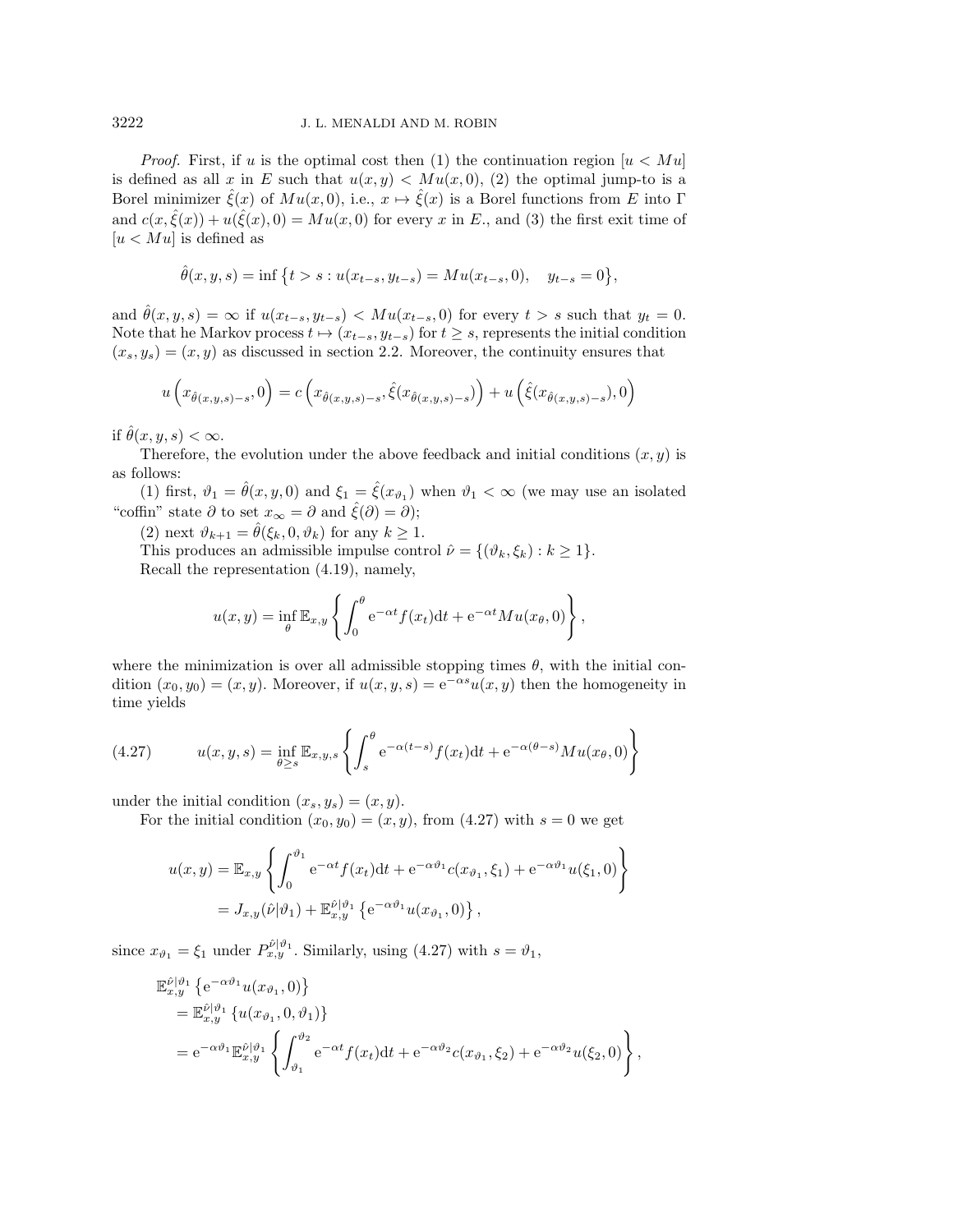and this gives

$$
u(x,y) = J_{x,y}(\hat{\nu}|\vartheta_2) + \mathbb{E}_{x,y}^{\hat{\nu}|\vartheta_2} \left\{ e^{-\alpha \vartheta_2} u(x_{\vartheta_2},0) \right\}
$$

after recalling [\(2.18\)](#page-7-1), i.e.,

$$
J_z(\nu|\vartheta_{k+1}) = J_z(\nu|\vartheta_k) + \mathbb{E}_{x,y}^{\nu|\vartheta_k} \bigg\{ \int_{\vartheta_k}^{\vartheta_{k+1}} f(x_t) e^{-\alpha t} dt + e^{-\alpha \vartheta_{k+1}} c(x_{\vartheta_{k+1}}, \xi_{k+1}) \bigg\},
$$

which represents the cost (of interventions) up to the time  $\vartheta_{k+1}$ , and makes sense for  $k \geq 0$ , with  $\vartheta_0 = 0$ , and  $J_z(\nu|\vartheta_0) = 0$ .

Thus, iterate this argument to deduce

$$
u(x,y) = J_{x,y}(\hat{\nu}|\vartheta_k) + \mathbb{E}_{x,y}^{\hat{\nu}|\vartheta_k} \left\{ e^{-\alpha \vartheta_k} u(x_{\vartheta_k}, 0) \right\} \quad \forall k \ge 1,
$$

and as  $n \to \infty$ ,

$$
u(x,y) \ge \lim_{k} J_{x,y}(\hat{\nu}|\vartheta_k) = J_{x,y}(\hat{\nu}).
$$

Since  $u(x, y)$  is the optimal cost, we have

$$
u(x,y) = J_{x,y}(\hat{\nu})
$$
 and  $\lim_{n} \mathbb{E}_{x,y}^{\hat{\nu}|\vartheta_k} \{ e^{-\alpha \vartheta_k} u(x_{\vartheta_k}, 0) \} = 0$ ,

<span id="page-20-0"></span>proving the optimality of the admissible impulse control  $\hat{\nu}$ .

**5. Extensions.** Some possible extensions are discussed below, without full details and only with precise indications. A full analysis would take much more space.

**5.1. Other impulse control problems.** Let us consider the "variable" case of  $\Gamma(x),$ 

$$
\Gamma: E \mapsto 2^E \quad \text{with } \Gamma(x) \text{ closed } \forall x \in E,
$$

where the condition [\(3.2\)](#page-8-0) becomes

$$
c(x,\xi_1) + c(\xi_1,\xi_2) \ge c(x,\xi_2) \quad \forall x \in E, \ \xi_1 \in \Gamma(x), \ \xi_2 \in \Gamma(x) \cap \Gamma(\xi_1).
$$

There are several convenient settings (e.g., Bensoussan and Lions [\[5\]](#page-22-2), Davis [\[6,](#page-22-5) Chap-ter 5, pp.186–255], Seydel [\[21\]](#page-22-17), among others), for the multivalued mapping Γ, but it always seems necessary to ensure that the impulse intervention operator  $M$ ,

<span id="page-20-1"></span>
$$
M\varphi(x) = \inf \{ \varphi(x) + c(x,\xi) : \xi \in \Gamma(x) \} \quad \forall x \in E,
$$

possessed the properties

(5.1) 
$$
\begin{cases}\n(a) & M \text{ maps continuously } C_b(E) \text{ into itself,} \\
(b) & \text{there exists a Borel measurable minimizer for } M,\n\end{cases}
$$

where a minimizer means a Borel function  $\hat{\xi} : E \times C_b(E) \to E$  satisfying

$$
\hat{\xi}(x,\varphi) \in \Gamma(x), \quad M\varphi(x) = \varphi(x) + c(x,\hat{\xi}(x,\varphi)) \quad \forall x,\varphi.
$$

 $\Box$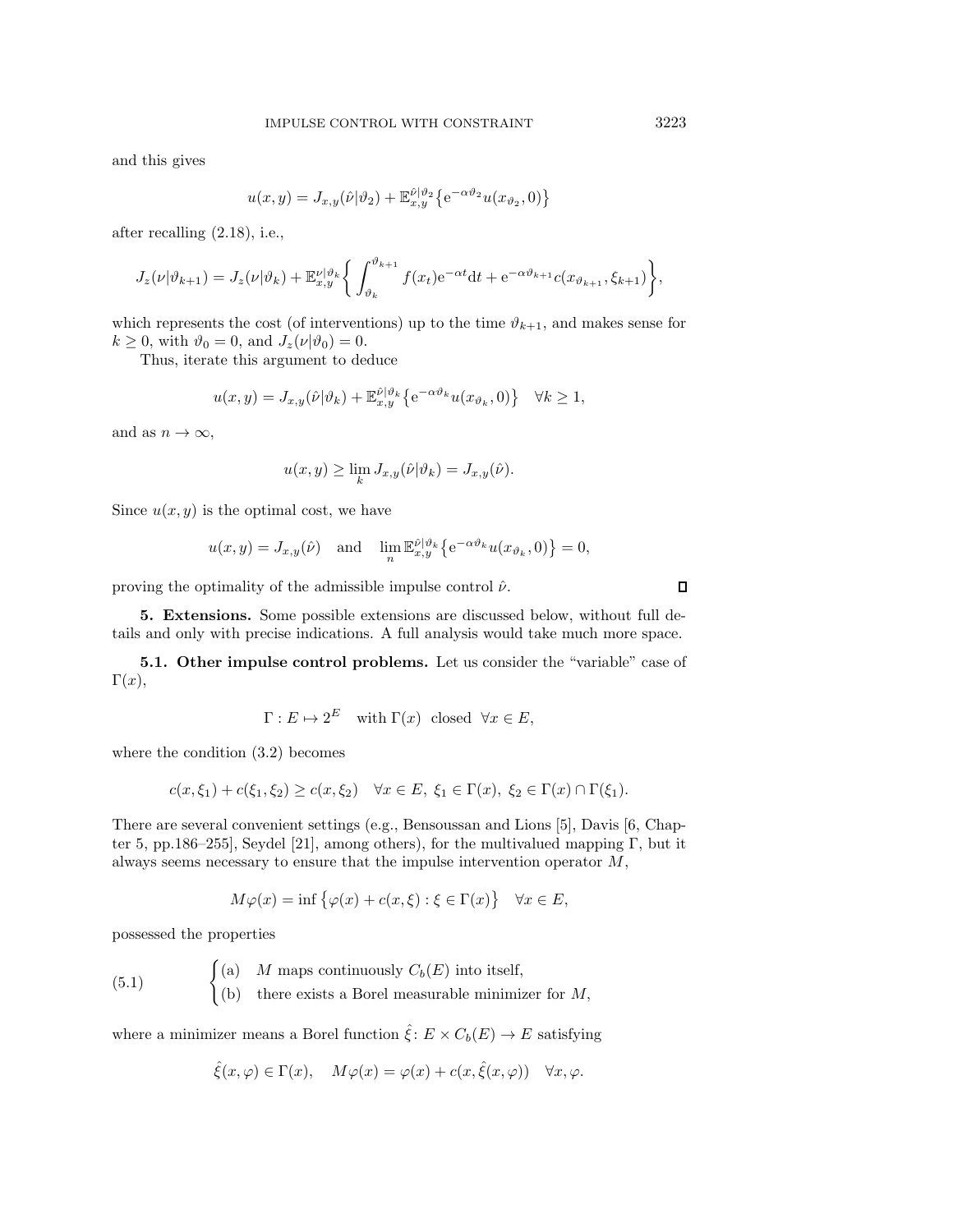Sometimes, the space  $C_b(E)$  is replaced by another suitable space, e.g., Borel and bounded functions  $B(E)$  or continuous and bounded with a polynomial weight. Certainly, some modifications are necessary to include the variable y used in the constrained models under consideration.

In inventory models, the impulse intervention operator M may take the form

$$
M\varphi(x) = \inf \{ \varphi(x+\xi) + c(x,\xi) : \xi \ge 0 \} \quad \forall x \in \mathbb{R}^d,
$$

where  $\xi$  is the jump (the order placed) instead of the jump-to as described earlier. Clearly, in this case, the multivalued function is given by  $\Gamma(x) = \{\xi \in \mathbb{R}^d : \xi \geq x\}.$ 

Switching problems with constraint (or more general hybrid models; e.g., see Menaldi [\[16\]](#page-22-18)) can be studied with almost the same technique. In these models, a discrete variable  $n$  is added and, for instance, the intervention operator  $M$  becomes

$$
M\varphi(x,n) = \inf \{ \varphi(\xi,m) + c(x,n,\xi,m) : (\xi,m) \in \Gamma(x,n) \}
$$

for any x in E and n in  $N \subset \mathbb{N}$ . Essentially, the variable x contains several components and the value of  $n$  determines which component is highlighted and, clearly, there are several other interpretations. The reader is referred to the book Jasso-Fuentes et al. [\[10\]](#page-22-19), to appear soon. Similar problems with constraint of this type are found in Liang and Wei [\[14\]](#page-22-10), Wang [\[22\]](#page-22-11), for diffusion processes.

Summing up, it is simple to review the proofs given earlier in the text to accommodate a multivalued function  $\Gamma$  under the assumption [\(5.1\)](#page-20-1). Moreover, based on the current large bibliography on control by interventions, this technique can be adapted to other problems with constraint, like switching (or hybrid) models.

**5.2. Unbounded data.** Using the same tools as in our previous paper [\[17\]](#page-22-8), we can extend the results of the present paper to the case  $E = \mathbb{R}^d$  or, more generally, E locally compact and f with polynomial growth, using the Banach space  $C_p(\mathbb{R}^d)$  of real uniformly continuous functions on any ball and with a growth bounded by the norm (in  $\mathbb{R}^d$ ) to the p-power (i.e., continuous functions with a polynomial growth), or the most delicate case when  $E$  is a Hilbert or Banach space of infinite dimension; e.g., see Menaldi and Sritharan [\[18\]](#page-22-20).

Beyond this, let us point out that for unbounded data, the quasi-VIs (QVIs) or impulse control problems present more challenges than the VIs or optimal stopping problems. The reader is referred to Menaldi [\[15\]](#page-22-21), where some general arguments are used to close this gap, at least for diffusion with jumps.

**5.3. Other type of signals.** Modelling the signal with a sequence  $\{T_1, T_2, \ldots\}$ of IID (conditionally to  $\{x_t : t \geq 0\}$ ) as presented, it seems very efficient to include the cases described in our previous paper [\[17\]](#page-22-8) as sources of the sequence of signal, namely, pure jump Markov processes, semi-Markov processes, piecewise-deterministic Markov processes, and diffusion processes with jumps. Essentially, it suffices to add a new variable to the initial process  $\{x_t : t \geq 0\}$  to be reduced to the current situation.

As other assumptions on the process  $\{y_t : t \geq 0\}$ :

(a) Instead of assuming  $y_t$  in  $\mathbb{R}^+$ , we can consider the case  $y_t$  in  $[0, y_*]$ , for some finite  $y_{\star} > 0$ , and therefore  $\pi([0, y_{\star}]) = 1$ . The results of section [4](#page-13-0) can be extended to this situation, except for the result involving the infinitesimal generator in Theorem [4.3.](#page-16-1)

(b) In the case of IID variables independent of  $\{x_t : t \geq 0\}$ , we can consider a "general" distribution  $\pi_0$  without a density. If  $\pi_0([0, t])$  is continuous with respect to